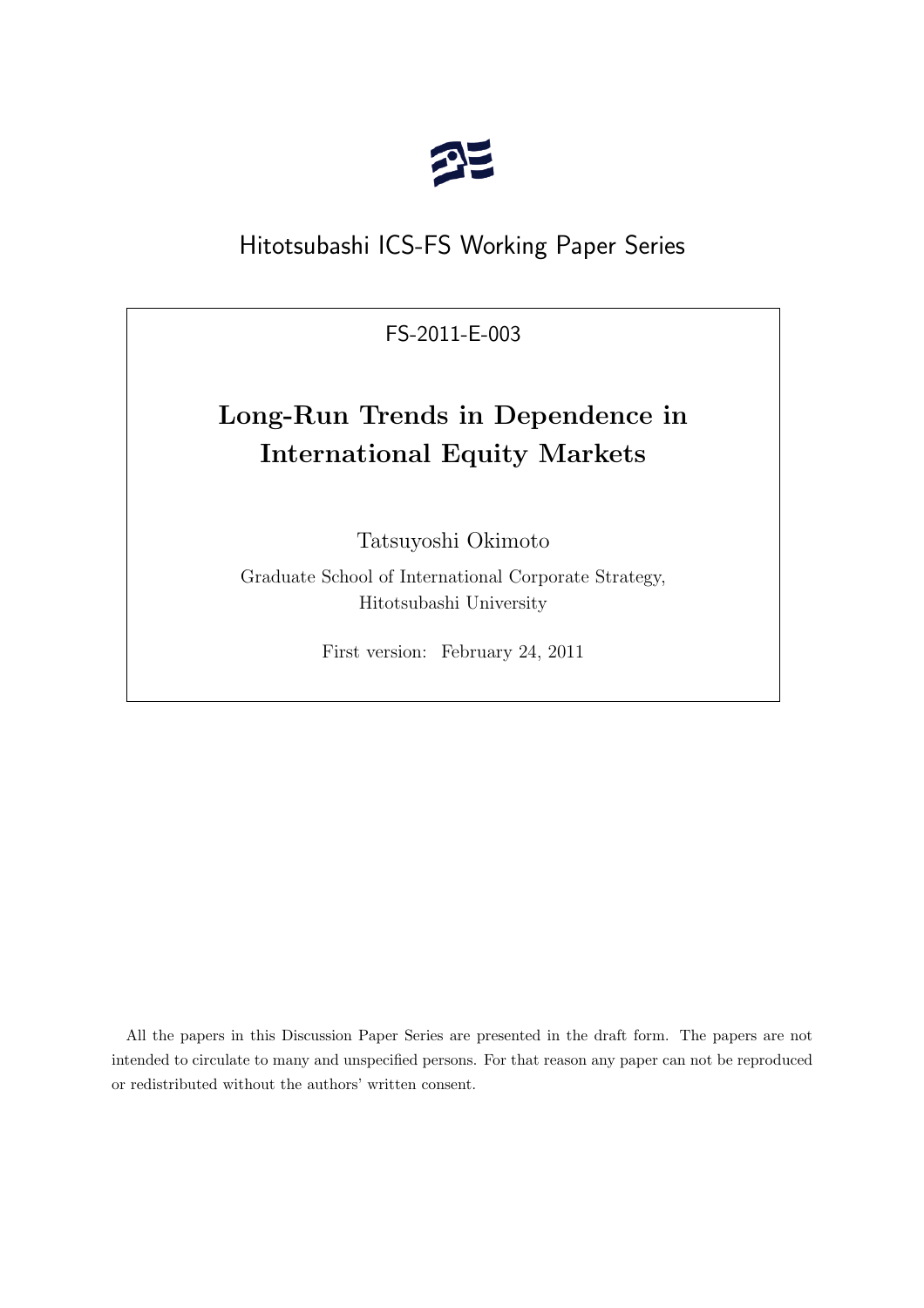# Long-Run Trends in Dependence in International Equity Markets<sup>\*</sup>

Tatsuyoshi Okimoto†

# Graduate School of International Corporate Strategy Hitotsubashi University

February 2011

<sup>∗</sup>We are indebted to James Hamilton and seminar participants at the 2010 JSM meeting, the Bank of Japan, University of Tokyo, Hitotsubashi University, Kyoto University, Osaka University, Statistics and Econometrics Symposium in Kyoto, and the Tokyo Finance Workshop for their valuable comments and suggestions. We also thank the Grant-in-Aid for Scientific Research for the financial support

<sup>†</sup>Graduate School of International Corporate Strategy (ICS), Hitotsubashi University, 2-1-2 Hitotsubashi, Chiyoda-ku, Tokyo 101-8439, JAPAN. Phone: +81-3-4212-3098. E-mail: tatsuyoshi.okimoto@gmail.com.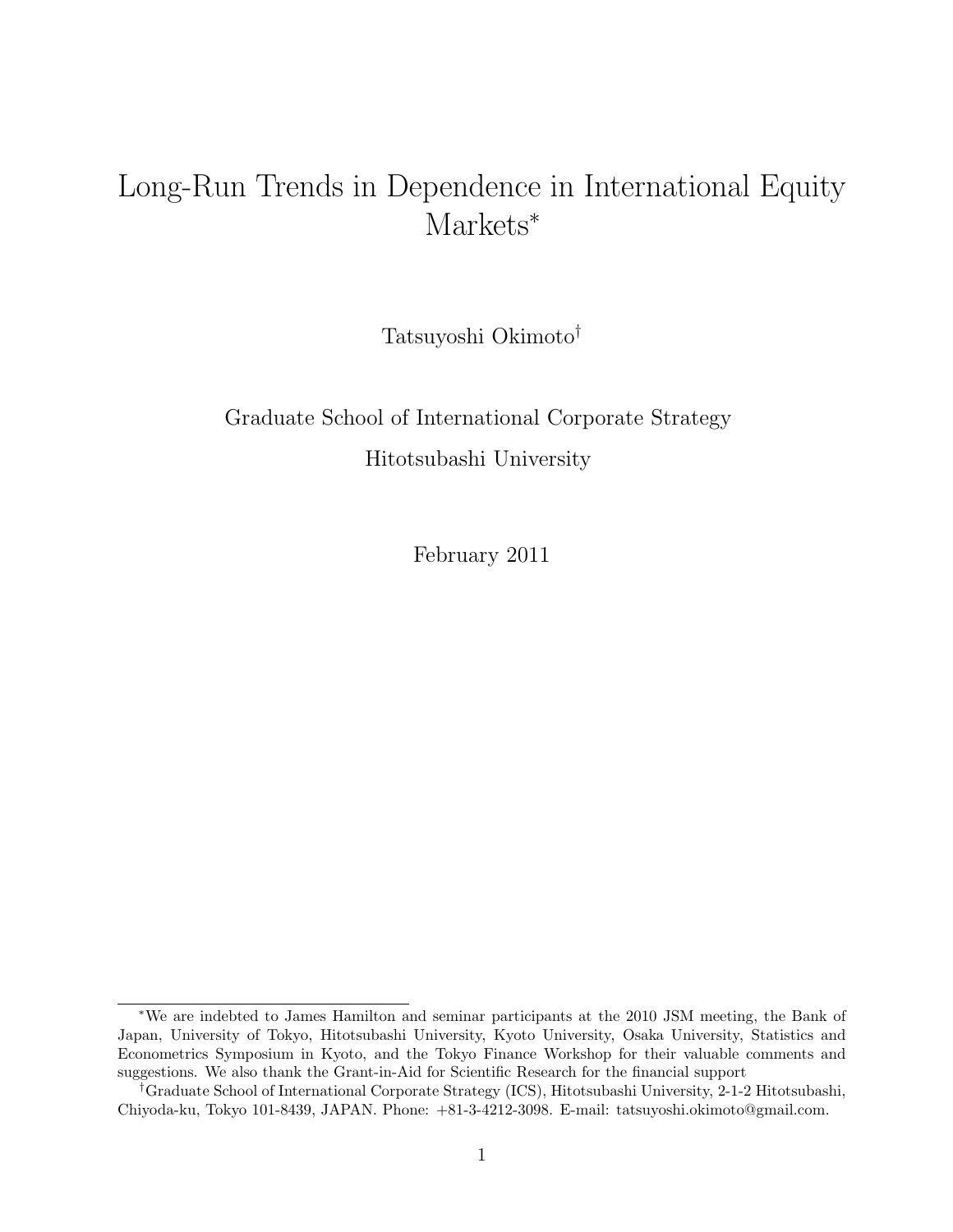### Long-Run Trends in Dependence in International Equity Markets

#### Abstract

This paper investigates long-run trends in dependence in major international equity markets. To this end, we develop a multiple-regime smooth-transition copula GARCH model and address several important questions, including the number of regimes and the existence of asymmetry in long-run trends in dependence. Our results suggest that two or three regimes are sufficient for describing the long-run dependence trends in international equity markets over the last 35 years with significant asymmetric increases. In addition, the implied time-series of three dependence measures show a wide variety of dynamics, demonstrating the usefulness of our framework to describe long-run dependence trends. Finally, we evaluate the economic significance of our empirical finding based on the 99% value at risk and expected shortfall. Our result indicates that both risk measures have increased approximately 20% over the last 35 years due to almost vanishing international diversification effects in major equity markets.

JEL classification: C32, C51, G15

Key Words: Smooth transition model; Copula; Spearman's rho, Tail dependence

### 1 Introduction

The study of time-varying dependence structures in international equity markets has recently attracted increasing attention among theorists, empirical researchers, and practitioners for numerous reasons. For instance, investors need to assess the degree of comovement among international stock returns accurately to construct a well diversified portfolio. In addition, to evaluate risk measures, such as the Value at Risk (VaR) and expected shortfall (ES), risk managers should take into account interdependence in international equity markets. Ignoring an increase in dependence could lead a considerable under-evaluation of those risk measures. Policy makers also have to pay close attention to the contagion, which is caused by dependence between extreme negative shocks or lower tail dependence across international financial markets. If contagion effects became unnegligible, a financial crisis occurring in one country would have substantial effects on other countries, amplifying concerns for policy makers as well as market investors.

Another reason for the existence of a growing number of studies on dynamics of dependence in international equity markets is associated with financial market integration. Over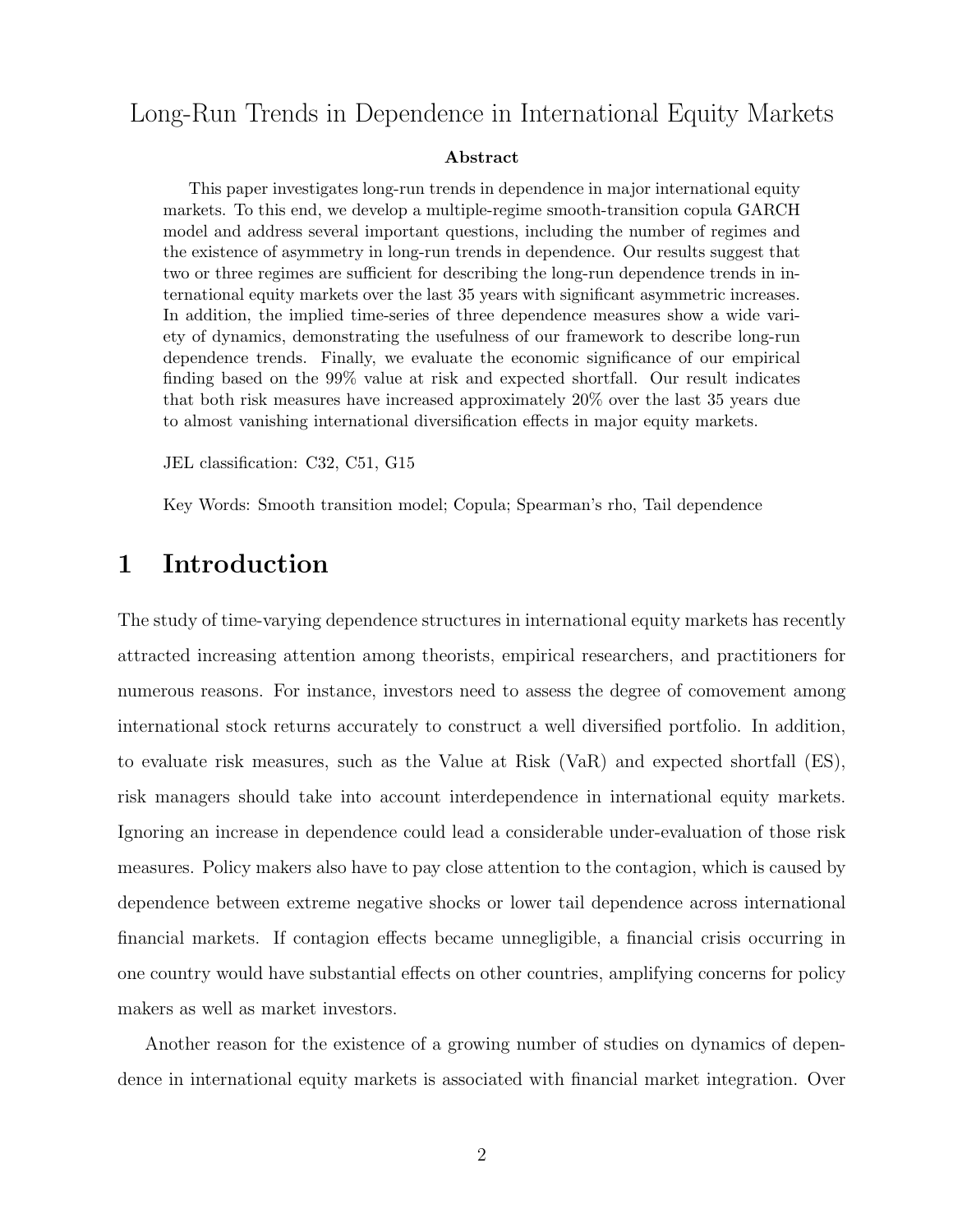the last three decades, the circumstances of the world financial markets have changed dramatically. Examples of this include an increase of world economic relation, competition and globalization, development of the world transportation system, reduction of trade barriers, and evolution in information technology. In addition, according to the IMF's Annual Report on Exchange Arrangements and Exchange Restrictions  $(AREAER)$ ,<sup>1</sup> many industrial countries have experienced a rapid increase in their degree of financial openness since the mid-1980s. One natural consequence of these changes is a promotion of financial market integration. Indeed, the de facto measures recently constructed by Lane and Milesi-Ferretti (2007) indicate that financial integration in industrial countries was promoted gradually throughout the 1970s and 1980s, and accelerated throughout the mid-1990s.<sup>2</sup> It is not unreasonable to assume that the promotion of financial market integration would affect comovements among international financial markets. It is, therefore, very instructive to examine long-run trends in dependence in international equity markets.

The main contribution of this paper is to investigate long-run trends in dependence in international equity markets systematically. In particular, the paper addresses the following questions: (i) Is the multivariate Normal (MVN) model appropriate for modeling long-run trends in dependence in international equity markets? (ii) How many dependence regimes are sufficient to characterize the long-run dependence trends over the last 35 years? (iii) Were there any changes in the long-run dependence trends in international equity markets? (iv) Is there any asymmetry in the long-run trends between upper and lower tail dependences? (v) When did important changes in the long-run dependence trends occur? (vi) Which tail dependence contributed most to these changes?

The paper is related to voluminous previous studies investigating time-varying dependence in international equity markets. For instance, Von Furstenberg and Jeon (1989) estimate a VAR model consisting of daily stock returns for four major markets (Japan, Germany, U.K., and U.S.) and detect an increase in correlations since the crash of 1987. Koch and Koch (1991) reach a similar conclusion based on the daily returns across eight different

<sup>&</sup>lt;sup>1</sup>AREAER reports a set of de jure measures of legal restrictions on cross-border capital flows, and is widely used to measure financial openness.

<sup>2</sup>See Kose et al. (2009) for details of financial integration and related measures.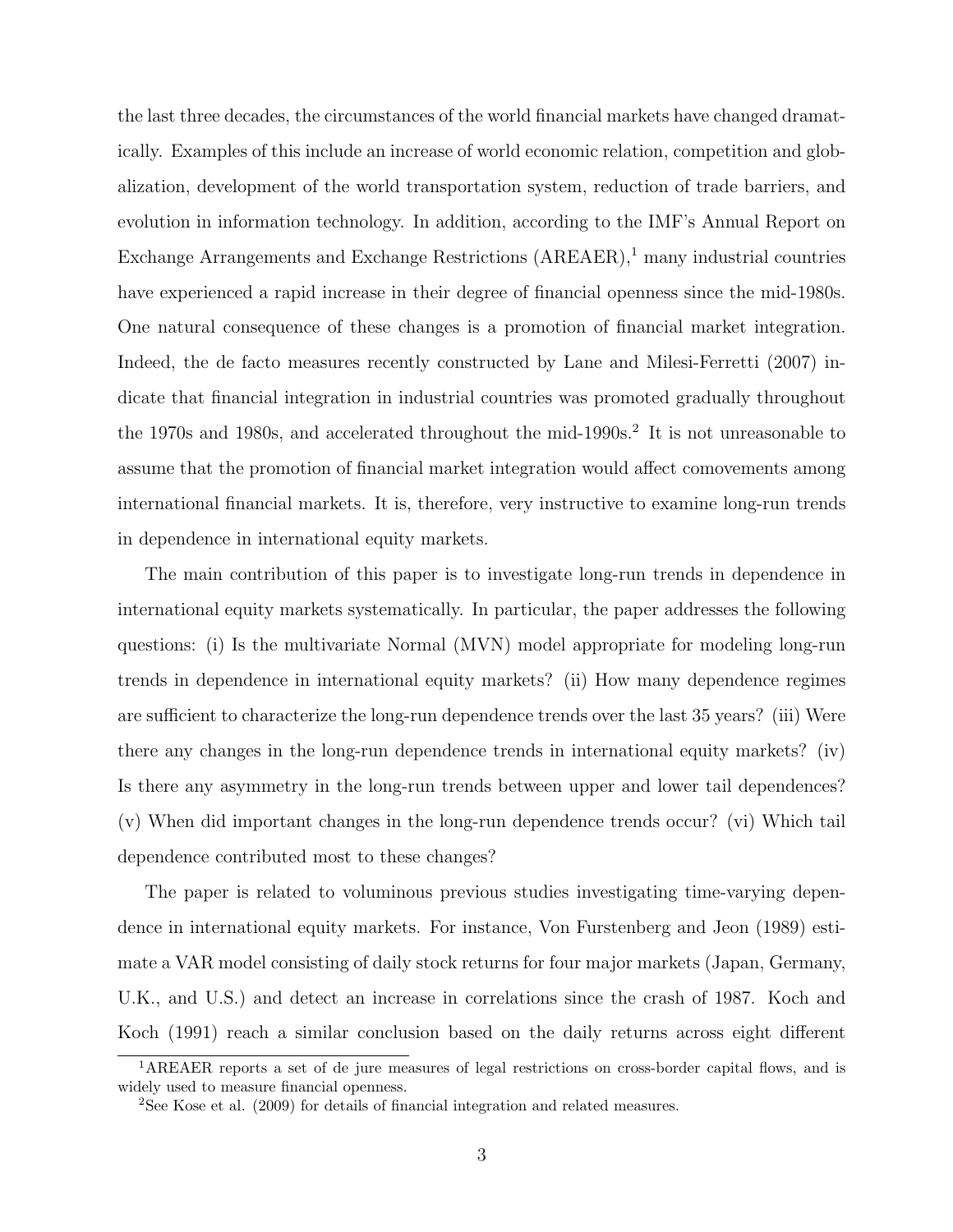national equity markets. On the other hand, King, Sentana and Wadhwani (1994) claim that their finding of increasing dependence only reflected a transitory increase caused by the 1987 crash. To test an increase in correlation more precisely, Longin and Solnik (1995) estimate a bivariate GARCH model with a trend term in correlations between the US and other G7 countries. They find the significant increase in correlations for four out of six pairs. Berben and Jansen (2005) model the dynamics of correlation with a smooth transition model and show that correlations among the German, U.K., and U.S. stock markets have doubled, whereas Japanese correlations have remained the same. Finally, Bekaert, Hodrick, and Zhang (2009) establish that there is no evidence for an upward trend in international stock return correlations, except for the European stock markets based on parsimonious risk-based factor models. Thus, whereas there has been much empirical work in this area, it is fair to say that there is no definitive evidence that dependence in international equity markets is significantly and permanently increasing. Notwithstanding, this paper will provide clear evidence of asymmetric increasing dependence in international equity markets.

This paper develops a novel multiple-regime smooth-transition copula-GARCH (STCG) model, differing from these previous studies in several ways.<sup>3</sup> First, the paper employs a notion of copula to examine dependence structures explicitly and flexibly. As a result, we can choose more suitable dependence structures than previous literature based on the MVN distribution, such as Longin and Solnik (1995) and Berben and Jansen (2005). Second, we use three copula-based dependence measures, specifically, Spearman's rho, and upper and lower tail dependences to evaluate dependence from three aspects, hence in a more appropriate way than using only one non-copula based measure, particularly correlation. In fact, Embrechts, McNeil, and Straumann (2002) and Embrechts, Lindskog, and McNeil (2003) emphasize that a correlation is not a good measure of dependence for non-elliptical distributions such as the one in this paper. Third, the paper considers several number of dependence regimes ranging from one to four. To best of our knowledge, none of the previous literature examines a possibility of more than three dependence regimes. It is, however, very

<sup>3</sup>Kumar and Okimoto (2010) propose the similar STCG model to examine correlation dynamics in the international government securities' markets, but they just use a two-regime Normal copula model.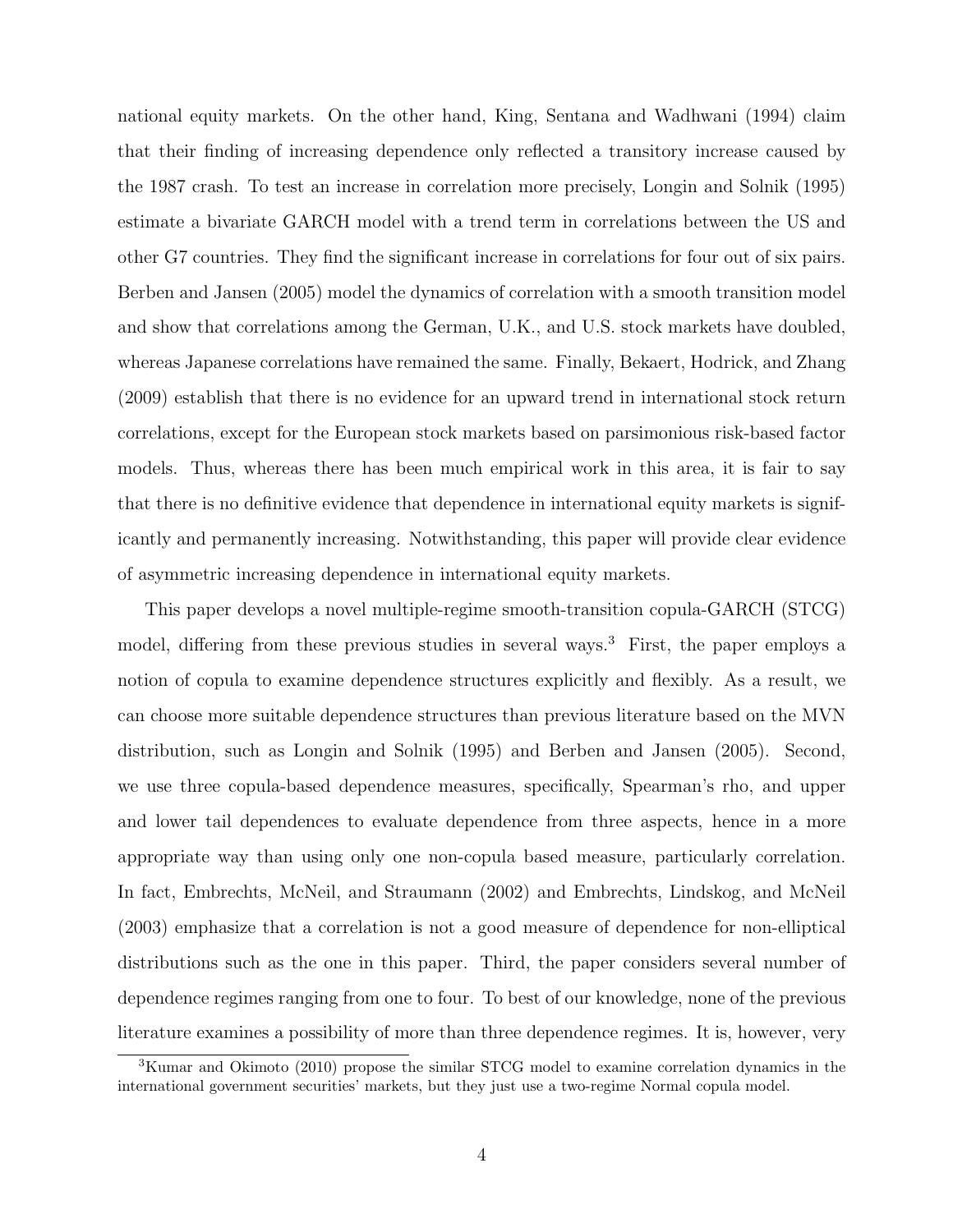questionable whether the long-run trends in dependence in international equity markets over the last 35 years can be characterized by two regimes, given the many factors affecting the financial market integration mentioned above. Fourth, the paper investigates the possible different evolutions between upper and lower tail dependence. Given the asymmetries in dependence structures in international equity markets found by a number of studies,<sup>4</sup> this could be a very important extension.

We apply the multiple-regime STCG model to four of the largest equity markets, namely France (FR), Germany (GE), U.K. (UK), and U.S. (US) markets. The results of our empirical analysis are summarized as follows. First, the paper confirms the importance of capturing the fat-tailness to characterize the stock returns, showing the inappropriateness of the MVN model employed by the most of previous studies, such as those of Longin and Solnik (1995) and Berben and and Jansen (2005). In addition, the results suggest that the symmetrized HR copula model dominates the Normal and symmetrized JC copula models. Second, the analysis demonstrates that three dependence regimes are sufficient to describe long-run trends in dependence in international equity markets over the last 35 years. Third, the results indicate a significant increase in both upper and lower tail dependences. Fourth, the results provide clear evidence of the asymmetric evolution in upper and lower tail dependences.

Following these empirical findings, we calculate three copula-based dependence measures to see when the important increases occurred and which tail contributed most to the increases. The results demonstrate that the FR-GE and FR-UK pairs experienced a rapid increase in dependence between 1986 and 1991, and 2000 and 2004, with lower tail dependence playing more important role in these increases. On the other hand, the GE-US and FR-US pairs underwent a gradual increase from 1987 onward, whereas the GE-UK and UK-US pairs' dependence increased almost linearly over the entire sample. Furthermore, the results show that for these four pairs upper tail dependence contributed to increasing dependence more than lower tail dependence.

Lastly, we investigate the economic significance of our empirical findings from a risk

<sup>&</sup>lt;sup>4</sup>See Okimoto (2008) and the reference therein for the asymmetric dependence in international equity markets.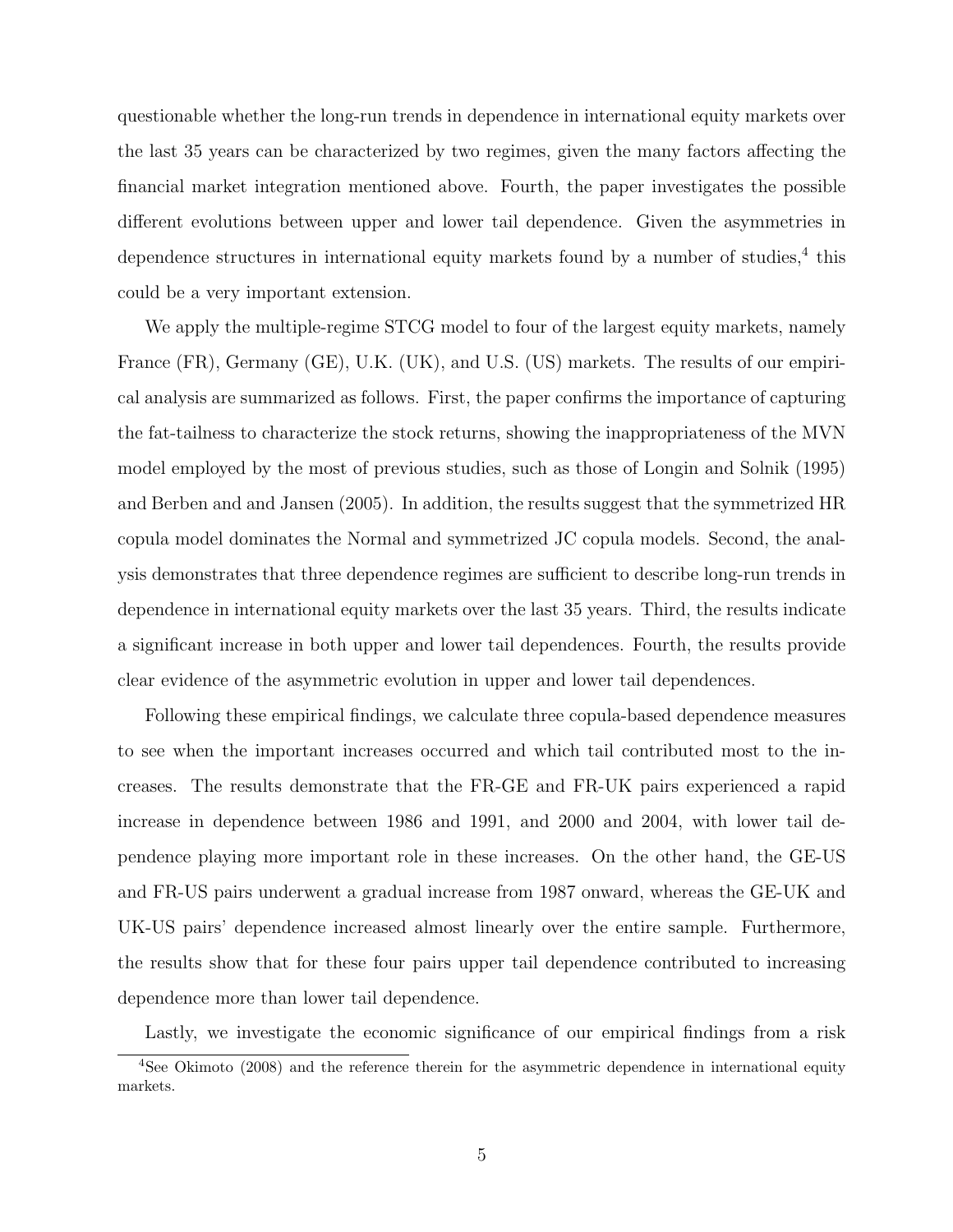management point of view based on the 99% VaR and ES. Our results indicate that both 99% VaR and ES in 2008 are larger by about 20% compared to those in 1973. In addition, the benefits from international diversification have almost vanished in recent years. It is, therefore, critical to recognize the paper's finding of increasing long-run trends in dependence with possible asymmetry in international equity markets.

The remainder of the paper is organized as follows. Section 2 provides preliminary analysis for the correlation dynamics in international equity markets, while Section 3 introduces the model and the idea behind our methodology. Section 4 provides the empirical results, followed by the robustness check in Section 5. Implications of our empirical findings for international diversification and risk management are examined in Section 6. Lastly, Section 7 concludes.

### 2 Preliminary Analysis

This study is based on weekly total market price index data, denominated in US dollars, for four of the largest equity markets, namely France, Germany, U.S., and U.K markets. The data are obtained from Datastream with a sample period running from January, 1973 to June, 2008. To achieve our goal of examining long-run trends in dependence in international equity markets, the markets investigated should be representative of total markets and should be reasonably well integrated throughout the sample period; this is arguably the case for the four markets considered.

A preliminary look at the data provides an indication of the increased correlation among international equity markets. To get a flavor of this increase, Table 1 summarizes correlations across international stock returns, defined as 100 times the change in the natural logarithm of each country's stock index, for five subsamples. As can be seen, the correlations have increased almost monotonically over the last 35 years for all pairs. In particular, most of the pairs experienced a significant increase in correlation in the third and fifth subsamples.

The table indicates clear evidence of the recent increase in international equity market correlations. However, we should interpret the results with some care. For instance, Boyer,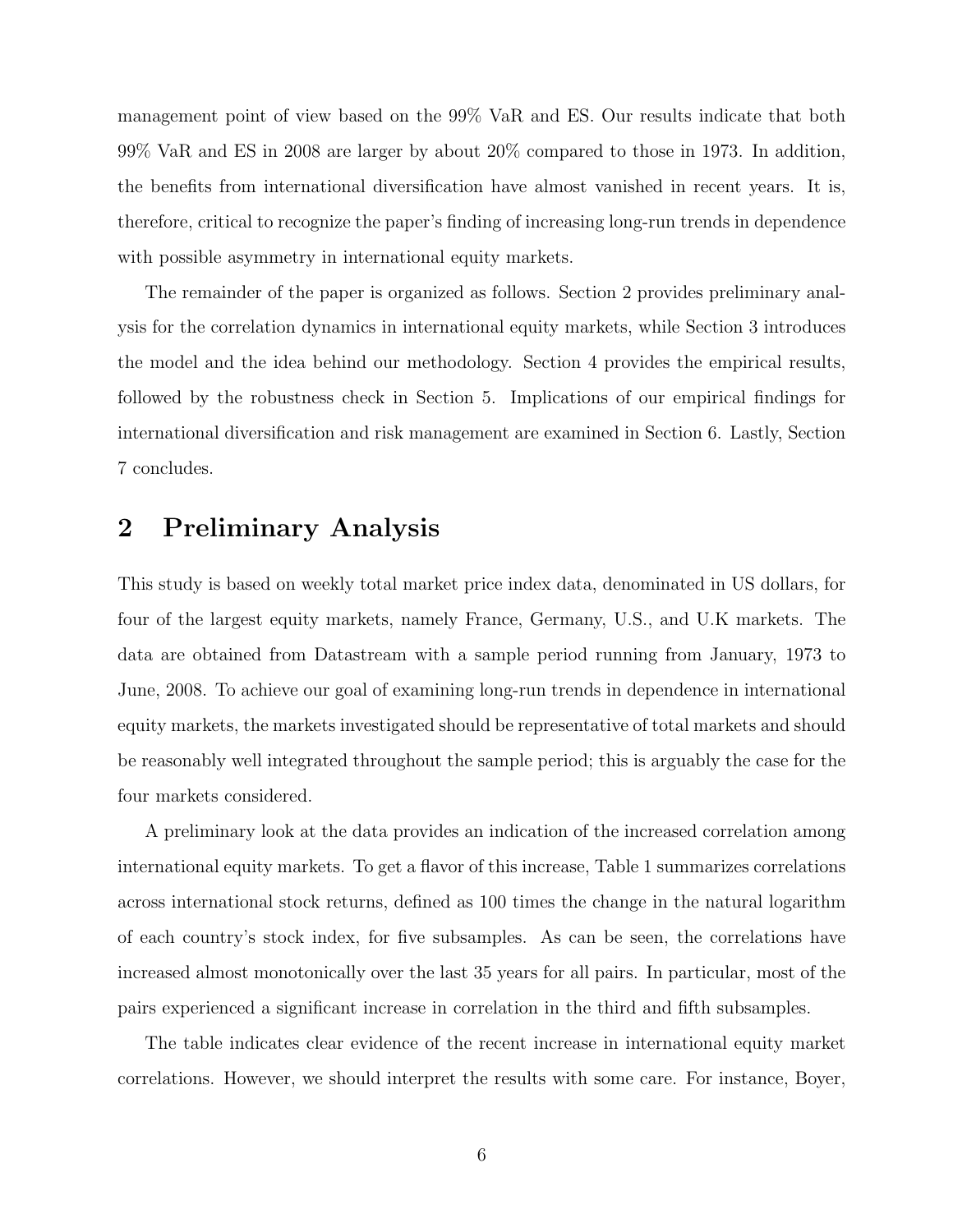Gibson, and Loretan (1999) show that changes in correlations over time cannot be detected reliably by splitting a sample based on the realized values for the data. Thus, it could be misleading to conclude an increase in correlations based on the behavior of subsample estimates of correlations. Instead, we should consider some models with possible structural changes, and decide whether the estimated parameters imply changing correlations as emphasized by Boyer, Gibson, and Loretan (1999). In addition, the correlation may not be a good measure of dependence in international equity markets as discussed by Embrechts, McNeil, and Straumann (2002) and Embrechts, Lindskog, and McNeil (2003). It is, therefore, very important to seek the appropriate methodologies and models to describe and assess changes in dependence. By identifying suitable models, this paper tries to provide new evidence of long-run trends in dependence in international equity markets. More specifically, the paper seeks answers to the important empirical questions stated in the previous section.

### 3 Model and Estimation

The main purpose of this paper is to investigate long-run trends in dependence in international equity markets. For this purpose, it is desirable to model a dependence structure as well as the evolution process in a flexible way. To this end, we propose using a multipleregime smooth-transition copula-GARCH (STCG) model. The basic idea behind the model is to employ copula theory to model a dependence structure and to specify the dynamics of dependence, or copula parameter(s), with a multiple-regime smooth-transition model.

According to copula theory based on Sklar's (1959) theorem,<sup>5</sup> the joint distribution  $H$  of two random variables  $X_1$  and  $X_2$  can be decomposed into two parts; marginal distributions  $F_1$  and  $F_2$ , describing the marginal behavior of  $X_1$  and  $X_2$ , and a copula C, representing the dependence structure between  $X_1$  and  $X_2$ . More specifically, H can be written as follows:

$$
H(x_1, x_2; \mathbf{\Theta}) = C(F_1(x_1; \mathbf{\Theta}_1), F_2(x_2; \mathbf{\Theta}_2); \mathbf{\Theta}_C).
$$
 (1)

Here,  $\mathbf{\Theta}_C$  is a parameter vector for the copula,  $\mathbf{\Theta}_1$  and  $\mathbf{\Theta}_2$  are parameter vectors for each marginal distribution, and  $\theta = (\theta)$  $_{1}^{\prime },\theta _{2}^{\prime }$  $\mathcal{L}_2, \Theta_C'$  is a parameter vector for the joint distribu-

 ${}^{5}$ See Joe (1997) and Nelsen (2006) for details of copula theory.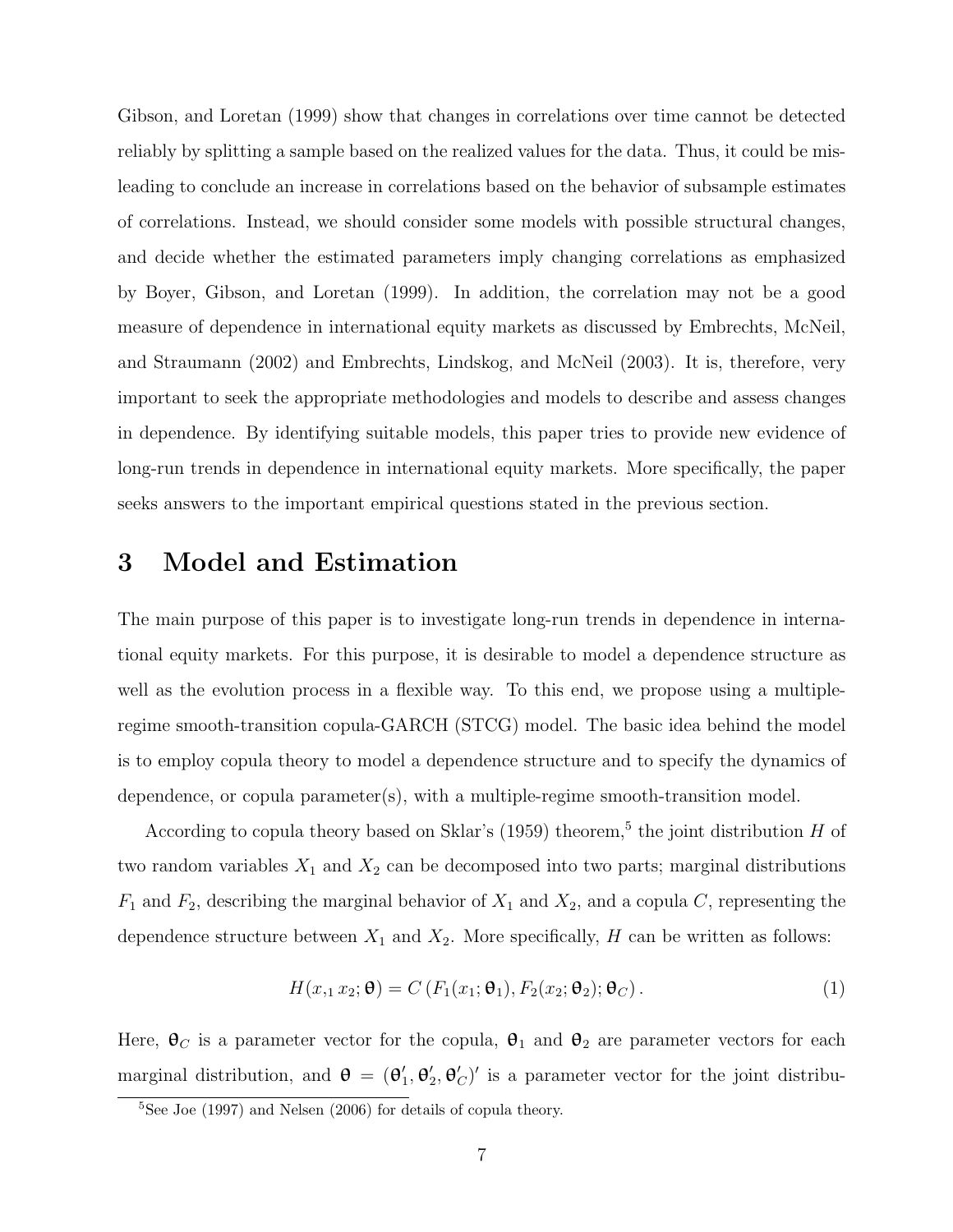tion. As a consequence, marginal distributions and a dependence structure can be specified independently with great flexibility. In addition, we model copula parameters using the multiple-regime smooth-transition model. By doing so, we can capture dominant, long-run trends in dependence, together with possible regime changes. In the following subsections, we describe models for marginal distribution, copula, and the dynamics of dependence. Then we derive the log-likelihood function to estimate the models via maximum likelihood estimation  $(MLE)$ .

#### 3.1 Marginal distributions

For marginal distributions we use the  $GARCH(1,1)$  model with Normal or Student's tdisturbance. Specifically, the model for the marginal distribution can be expressed as

$$
\begin{cases}\n x_{it} = c_i + \varepsilon_{it}, \\
\varepsilon_{it} = \sqrt{h_{it}} v_{it}, \\
h_{it} = \omega_i + \alpha_i \varepsilon_{i, t-1}^2 + \beta_i h_{i, t-1},\n\end{cases}
$$
\n(2)

for  $t = 1, ..., T$  and  $i = 1, 2$ , where T is a sample size. We assume  $v_{it}$  follows standard Normal distribution or Student's t-distribution with mean 0, variance 1, and a degree of freedom  $\nu_i$ . This specification is motivated by the well-known fact that the GARCH(1,1) model (with Student's t-disturbance) is able to capture many features of the financial data, such as volatility clustering and fat-tailness. In addition, since no strong serial correlation is observed in each series, we simply model the conditional expectation as a constant without an AR term. To keep our model tractable, we do not assume a smooth-transition structure in the marginal model. The empirical results are not sensitive to this assumption as we will see in the next section.

Note that our copula framework allows to use the t-disturbance to capture fat-tailness. This is of great importance, as we will confirm in the next section, since the tail behavior of international stock returns may not be well characterized by the Normal GARCH model. With an extra parameter for the tail-fatness, the t-GARCH model contains five parameters;  $\theta_i = (c_i, \omega_i, \alpha_i, \beta_i, \nu_i)'$ , while the Normal GARCH model contains four parameters;  $\theta_i =$  $(c_i, \omega_i, \alpha_i, \beta_i)'$ .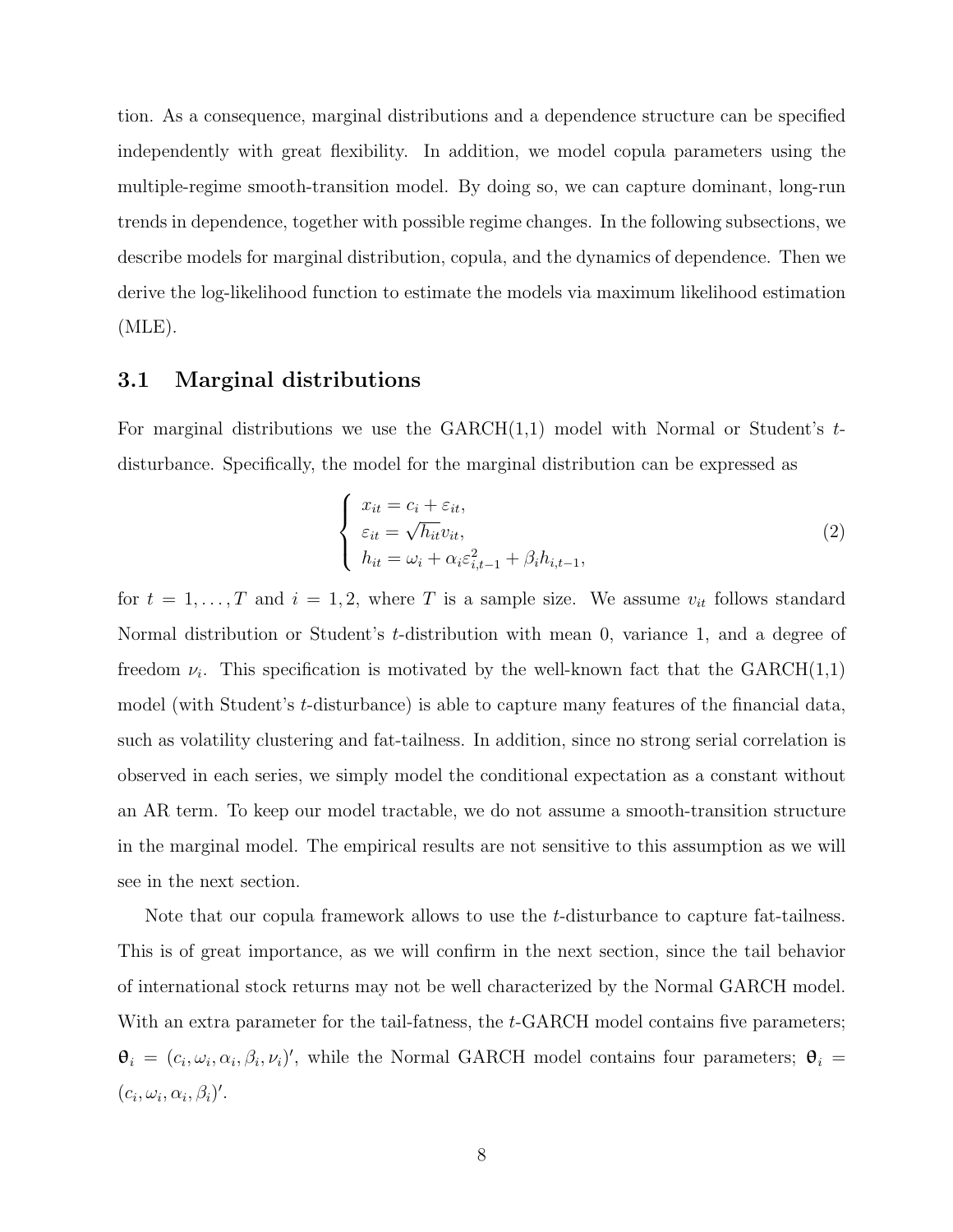#### 3.2 Copula

For a copula, or a dependence structure, we use the Normal copula as a benchmark. The Normal copula is a copula for multivariate Normal distribution and is given as follows:

$$
C^{NOR}(u, v; \delta_1) = \int_{-\infty}^{\Phi^{-1}(u)} \int_{-\infty}^{\Phi^{-1}(v)} \frac{1}{2\pi\sqrt{1-\delta_1^2}} \exp\left\{-\frac{s^2 - 2\delta_1 st + t^2}{2(1-\delta_1^2)}\right\} ds dt, \ \delta_1 \in (-1, 1).
$$

Here,  $\Phi(\cdot)$  is a cumulative distribution function (CDF) of the standard Normal distribution. It is important to note that joint distributions with a Normal copula and Normal GARCH model reduce to the multivariate Normal GARCH model, which has been used in much of the previous literature concerning comovements in stock returns. Note also that  $\delta_1$  is equivalent to the usual linear correlation between two variables. For this reason, the Normal copula can capture only linear and symmetric dependence. In addition, it can be shown that the Normal copula exhibits no tail dependence.<sup>6</sup> To investigate the possible asymmetric evolution of tail dependences we employ two other copulas; the symmetrized Joe-Clayton (SJC) copula and the symmetrized Hüsler-Reiss (SHR) copula.

The SJC copula was proposed by Patton (2006a) to model asymmetric exchange rate dependence and it is based on the Joe-Clayton (JC) copula given by

$$
C^{JC}(u, v; \delta_1, \delta_2) = 1 - \left(1 - \left\{[1 - (1 - u)^{\kappa}]^{-\gamma} + [1 - (1 - v)^{\kappa}]^{-\gamma} - 1\right\}^{-1/\gamma}\right)^{1/\kappa}, \delta_1, \delta_2 \in (0, 1)
$$

where  $\kappa = 1/\log_2(2 - \delta_1)$  and  $\gamma = 1/\log_2(\delta_2)$ . With this specification, two copula dependence parameters,  $\delta_1$  and  $\delta_2$ , for the JC copula are coincident with upper and lower tail dependences, respectively. Patton (2006a) points out that even when the two copula dependence parameters are equal, there is still some (slight) asymmetry in the JC copula and symmetrizes it as

$$
C^{SJC}(u, v; \delta_1, \delta_2) = 0.5 \cdot \{C_{JC}(u, v; \delta_1, \delta_2) + C_{JC}(1 - u, 1 - v; \delta_2, \delta_1) + u + v - 1\}.
$$

The SJC copula is a mixture of the JC copula and the survival JC copula.<sup>7</sup> By construction, the SJC copula nests symmetry as a special case, making it a more interesting specification

$$
C'(u, v) = u + v - 1 + C(1 - u, 1 - v).
$$

 ${}^{6}$ For a proof of this statement see Embrechts, McNeil, and Straumann (2003).

<sup>&</sup>lt;sup>7</sup>A survival copula  $C'$  of a copula  $C$  is defined using a survival function as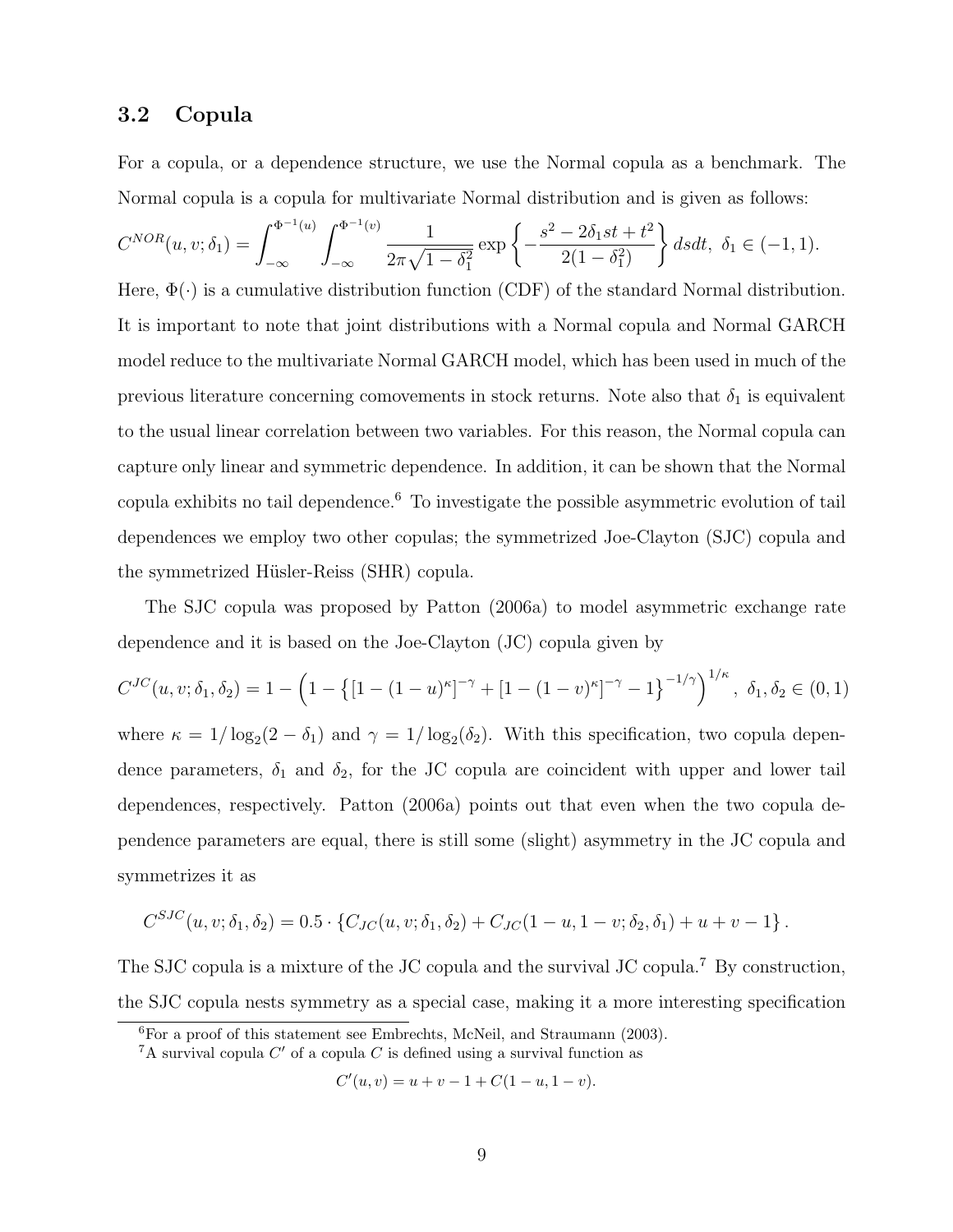for examining the existence of asymmetric dependence, from an empirical perspective, than the JC copula.

The SHR copula is based on the Hüsler-Reiss (HR) copula, whose survival copula was identified as the best copula for describing a bear regime in international equity markets by Okimoto  $(2008)^8$ . The HR copula is expressed as

$$
C^{HR}(u, v; \delta) = \exp \left\{ \log u \cdot \Phi \left( \delta^{-1} + \frac{\delta}{2} \log \left( \frac{\log u}{\log v} \right) \right) + \log v \cdot \Phi \left( \delta^{-1} - \frac{\delta}{2} \log \left( \frac{\log u}{\log v} \right) \right) \right\}, \delta \in (0, \infty).
$$

Note that the HR copula has only one parameter, which is monotonically related to the upper tail dependence.<sup>9</sup> In addition, it is known that the HR copula exhibits no lower tail dependence. In other words, the HR copula is incapable of capturing lower tail dependence and symmetric dependence for any parameter values, which is undesirable from empirical perspective. Therefore, following Patton (2006a), we symmetrize it as

$$
C^{SHR}(u, v; \delta_1, \delta_2) = 0.5 \cdot \left\{ C^{HR}(u, v; \delta_1) + C^{HR}(1 - u, 1 - v; \delta_2) + u + v - 1 \right\}.
$$

As a consequence, the SHR copula has two dependence parameters,  $\delta_1$  and  $\delta_2$ . While  $\delta_1$ characterizes upper tail dependence,  $\delta_2$  captures lower tail dependence.

Although both the SHR and SJC copulas can describe asymmetric dependence, there is one notable difference between the SHR and SJC copulas, which is the maximum degree of tail dependence. By construction, the maximum value for the upper and lower tail dependences for the SHR copula is 0.5, while that of the SJC copula is 1. Recall that the Normal copula has no tail dependence. Thus, our model specification can capture a wide variety of tail dependences.

Note that we allow the copula parameters to be time-dependent to describe the timevarying dependence. The model for the dynamics of dependence is discussed in detail in the next subsection.

<sup>8</sup>Okimoto (2008) refers to the survival HR copula as simply the HR copula.

<sup>9</sup>Since no analytical representation for the upper tail dependence is available for the HR copula, we cannot parameterize the HR copula using the upper tail dependence as the JC copula.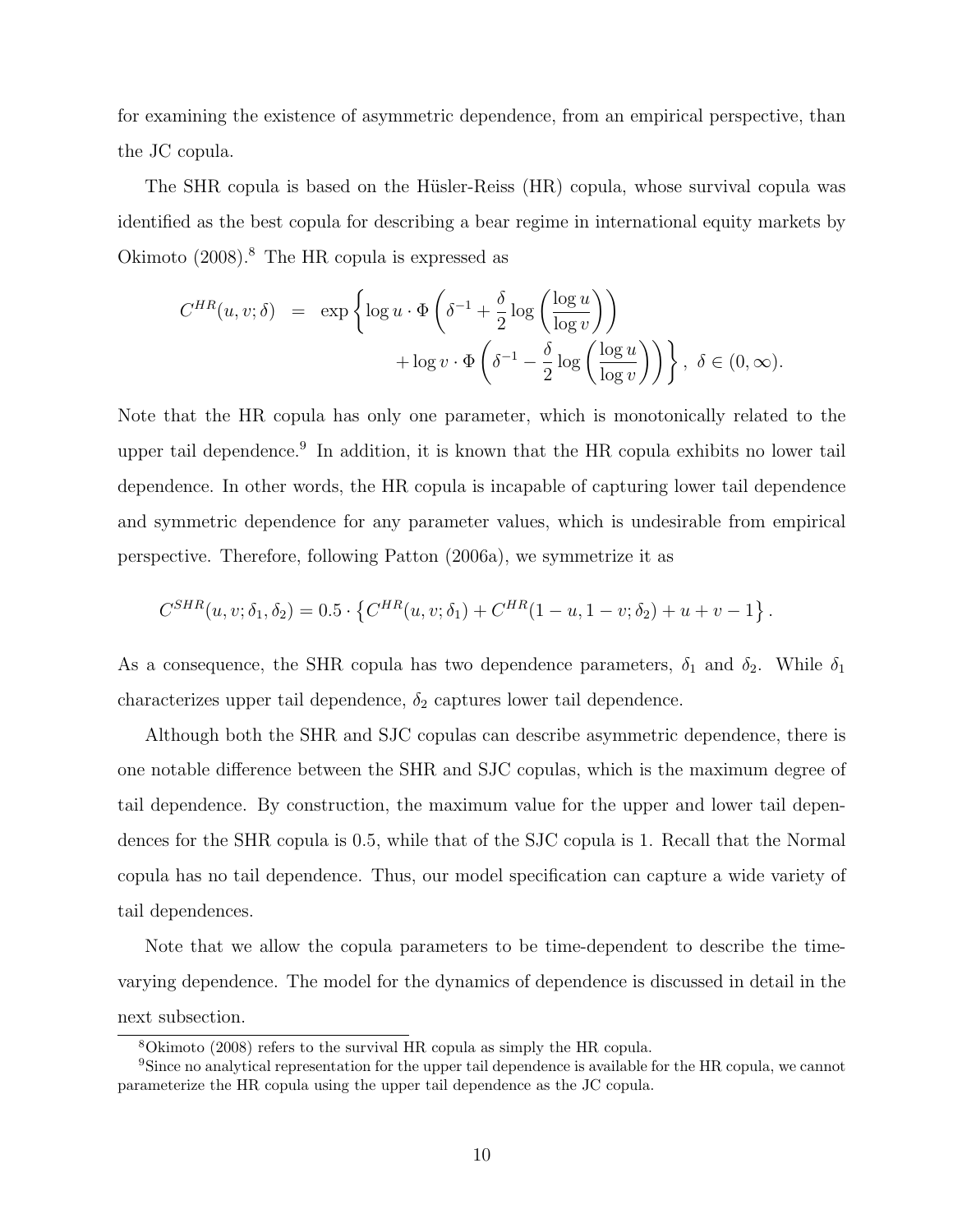### 3.3 Dynamics of dependence

To examine the long-run trends in dependence in international equity markets, we need to specify a model for the dynamics of the copula parameters. To this end, we adopt the multiple-regime smooth-transition model. The smooth-transition model is formally analyzed by Teräsvirta (1994) in an autoregressive model framework and is recently applied by Berben and Jansen (2005) and Kumar and Okimoto (2010) to examine correlation dynamics in international equity and bond markets. In what follows, we will use the three-regime smoothtransition model as an example. With this three-regime smooth-transition framework, we can model each copula parameter  $\delta_i$  (i = 1 for the Normal copula and i = 1,2 for the SJC and SHR copulas) as

$$
\delta_{it}(s_t; \mathbf{\Theta}_{ci}) = \delta_i^{(1)} + (\delta_i^{(2)} - \delta_i^{(1)})G^{(1)}(s_t; \gamma_i^{(1)}, c_i^{(1)}) + (\delta_i^{(3)} - \delta_i^{(2)})G^{(2)}(s_t; \gamma_i^{(2)}, c_i^{(2)}).
$$

Here,  $\mathbf{\theta}_{ci} = (\delta_i^{(1)})$  $\delta_i^{(1)}, \delta_i^{(2)}, \delta_i^{(3)}, \gamma_i^{(1)}$  $\gamma_i^{(1)},\gamma_i^{(2)}$  $\epsilon_i^{(2)}, \epsilon_i^{(1)}$  $i^{(1)}, c_i^{(2)}$  $\binom{2}{i}$ , and  $G(\cdot)$  is a transition function that is modeled by the logistic function as

$$
G(s_t; \gamma, c) = \frac{1}{1 + \exp(-\gamma(s_t - c))}, \quad \gamma > 0,
$$
\n
$$
(3)
$$

where  $s_t$  is a transition variable, and  $\gamma$  and c are smoothness and location parameters, respectively. Note for the SHR and SJC copula models, we assume that two copula parameters share the same transition function. This assumption is necessary to conduct the hypothesis test for the equality of one of the copula parameters across regimes, without identification problems. Nonetheless, this assumption is innocuous for the purpose of this paper, since the dynamics of two copula parameters can be very different as they are allowed to take different values in the same regimes.

For a transition variable, following Lin and Teräsvirta (1994) and Berben and Jansen (2005), we use a linear time trend; specifically, we set  $s_t = t/T$ . In addition, we assume  $0.01 \leq c_i^{(1)} < c_i^{(2)} \leq 0.99$  so that we can detect the dependence transition within the sample period. Under this assumption, each copula parameter,  $\delta_{it}$ , changes smoothly from  $\delta_i^{(1)}$  via  $\delta_i^{(2)}$  $\delta_i^{(2)}$  to  $\delta_i^{(3)}$  with time, as first the function  $G^{(1)}$  changes from 0 to 1, followed by a similar change in  $G^{(2)}$ . As a consequence, we can capture dominant, long-run trends of dependence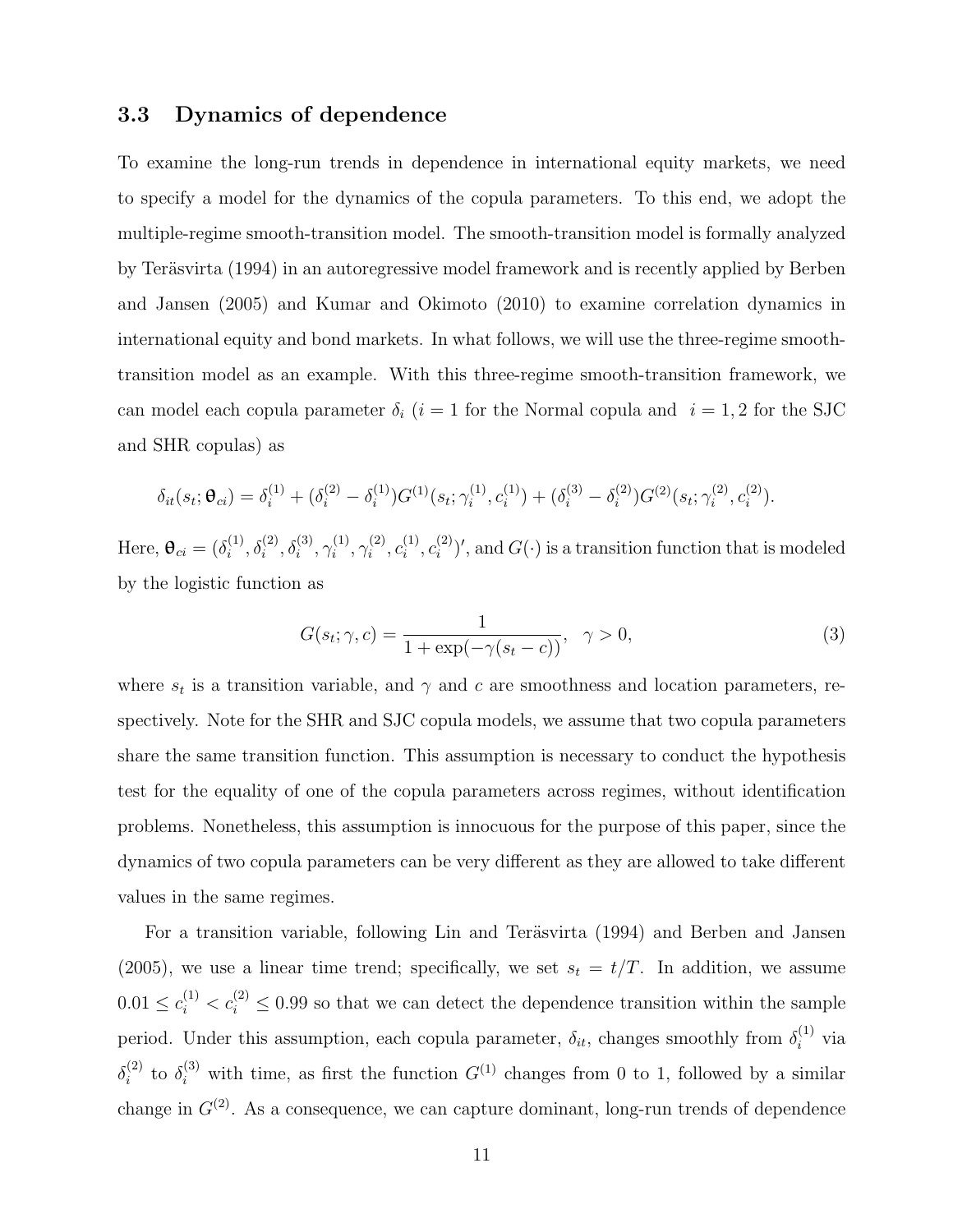in international equity markets together with possible regime changes over the last 35 years. Another attractive feature of this framework is that data can choose the best pattern for the transition of copula parameters. The change is abrupt for large values of  $\gamma$ , while the transition is gradual for small values of  $\gamma$ . In addition, the location parameter c can adjust the location of the reflection points.

#### 3.4 Likelihood Function

Since we have fully specified the model, we can derive the log-likelihood function  $l(\theta)$  to implement the MLE, where  $\theta$  is a vector of parameters to estimate. Differentiating the joint distribution (1) with respect to each  $x_i$ , we can get the joint density h as

$$
h(x_1, x_2; \mathbf{\theta}) = \frac{H(x_1, x_2; \mathbf{\theta})}{\partial x_1 \partial x_2}
$$
  
= 
$$
\frac{C (F_1(x_1; \mathbf{\theta}_1), F_2(x_2; \mathbf{\theta}_2); \mathbf{\theta}_C)}{\partial x_1 \partial x_2}
$$
  
= 
$$
c (F_1(x_1; \mathbf{\theta}_1), F_2(x_2; \mathbf{\theta}_2); \mathbf{\theta}_C) \cdot f_1(x_1; \mathbf{\theta}_{X_1}) \cdot f_2(x_2; \mathbf{\theta}_2),
$$
 (4)

where  $f_i$  for  $i = 1, 2$  is the marginal density of  $X_i$ , and c is the density of a copula defined as

$$
c(u, v; \mathbf{\Theta}_C) = \frac{C(u, v; \mathbf{\Theta}_C)}{\partial u \partial v}.
$$
\n<sup>(5)</sup>

With the use of equations (4) and (5), the (conditional) log-likelihood function  $l(\theta)$  can be obtained as

$$
l(\mathbf{\Theta}) = \sum_{t=1}^{T} \ln c(F_1(x_{1t}), F_2(x_{2t}); s_t, \mathbf{\Theta}_C) + \sum_{t=1}^{T} \ln f_1(x_{1t}; \mathbf{\Theta}_1) + \sum_{t=1}^{T} \ln f_2(x_{2t}; \mathbf{\Theta}_2),
$$

where  $\mathbf{\theta}_C = \mathbf{\theta}_{c1}$  for the Normal copula and  $\mathbf{\theta}_C = (\mathbf{\theta}_{c1})^T$  $_{c1}^{\prime}, \theta_{c}^{\prime}$  $c<sub>c2</sub>$ )' for the SJC and SHR copulas. By maximizing it with respect to  $\mathbf{\theta} = (\mathbf{\theta}_1)$  $_{1}^{\prime },\theta _{2}^{\prime }$  $\mathcal{L}_2, \theta_C'$ , we can get the MLE of  $\theta$  and calculate the Akaike information criterion (AIC) for model comparison.

### 4 Empirical Results

In this section, we document the empirical results. To make a comprehensive comparison, we consider the following four STCG models: Multivariate Normal model (MVN model),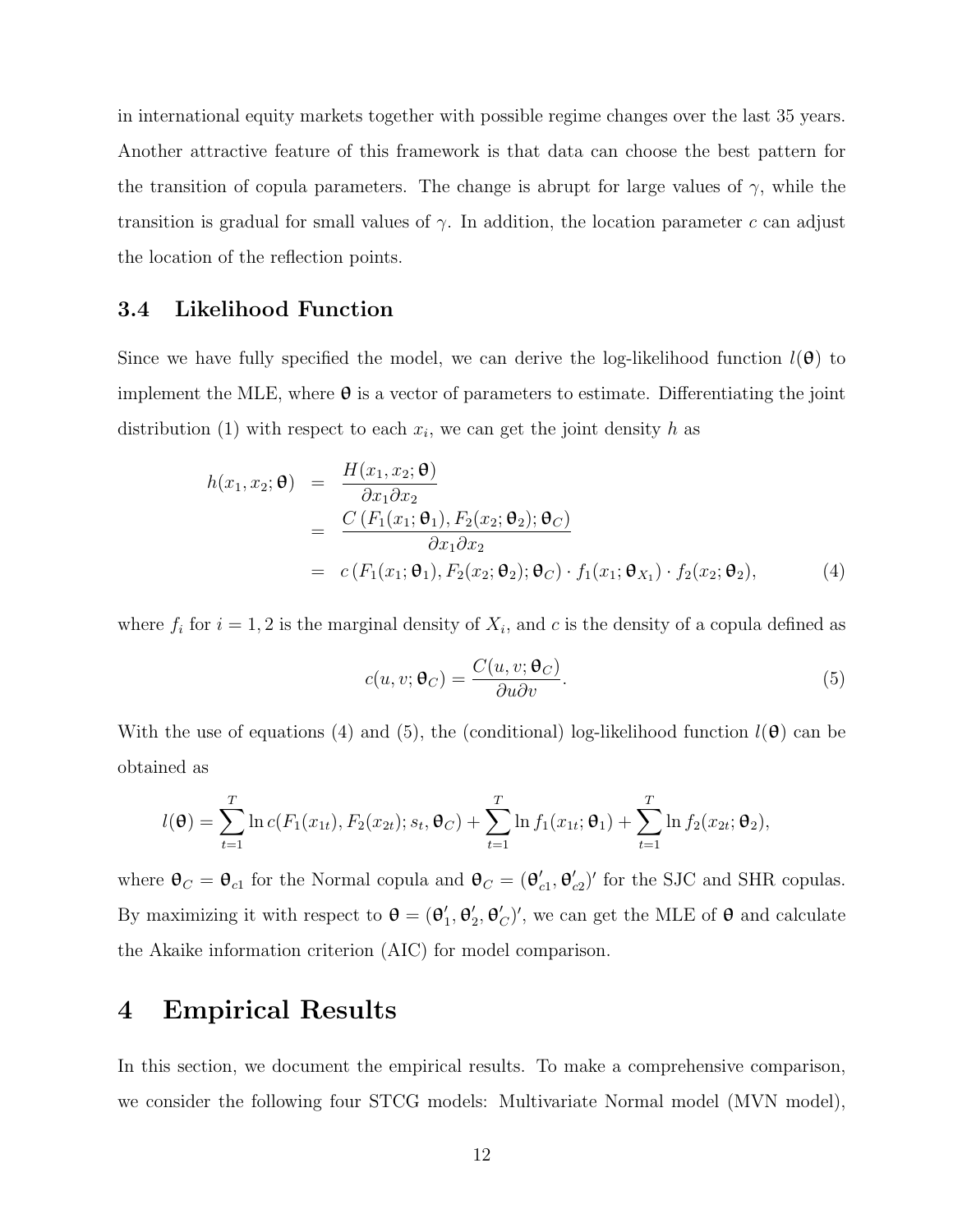Normal copula model with Student-t margins (NC model), SHR copula model with Studentt margins (SHRC model), and SJC copula model with Student-t margins (SJCC model). Note that the outperformance of the t-GARCH model over the Normal GARCH model is evident, and we use the Normal GARCH specification only as a benchmark for the MVN model. We set the number of regimes from one to four for each model, generating sixteen models in total. By estimating these models, we can compare a wide variety of dependence evolutions and empirically choose the best dynamics for the international stock return data, which is particularly attractive for the purpose of this paper. More specifically, we try to answer the following questions: (i) Is the multivariate Normal (MVN) model appropriate for modeling long-run trends in dependence in international equity markets? (ii) How many dependence regimes are sufficient to characterize the long-run dependence trends over the last 35 years? (iii) Were there any changes in the long-run dependence trends in international equity markets? (iv) Is there any asymmetry in the long-run trends between upper and lower tail dependences? (v) When did important changes in the long-run dependence trends occur? (vi) Which tail dependence contributed most to these changes?

#### 4.1 Model comparison

In this section, we compare the estimation results from four STCG models. We fit these models to the pairs of stock returns taken from FR, GE, UK, and US equity markets. In other words, all models are estimated for six different country-pairs. In addition, we allow each model to have multiple regimes ranging from one to four. Thus, we estimate sixteen models for six pairs.

Table 2 reports the best fit model based on the AIC, and the AIC value for each STCG model and each pair. The best model among entire models is indicated by bold face. There are a number of observations that should be emphasized. First, AICs of the MVN model with Normal GARCH margins are much larger than those of other models with t-GARCH margins for all pairs. In addition, although each estimation result is not reported here to save space, the degree of freedom for the t-distribution is estimated as less than 10 for most of the cases. These results suggest the significance of capturing the fat-tailness of marginal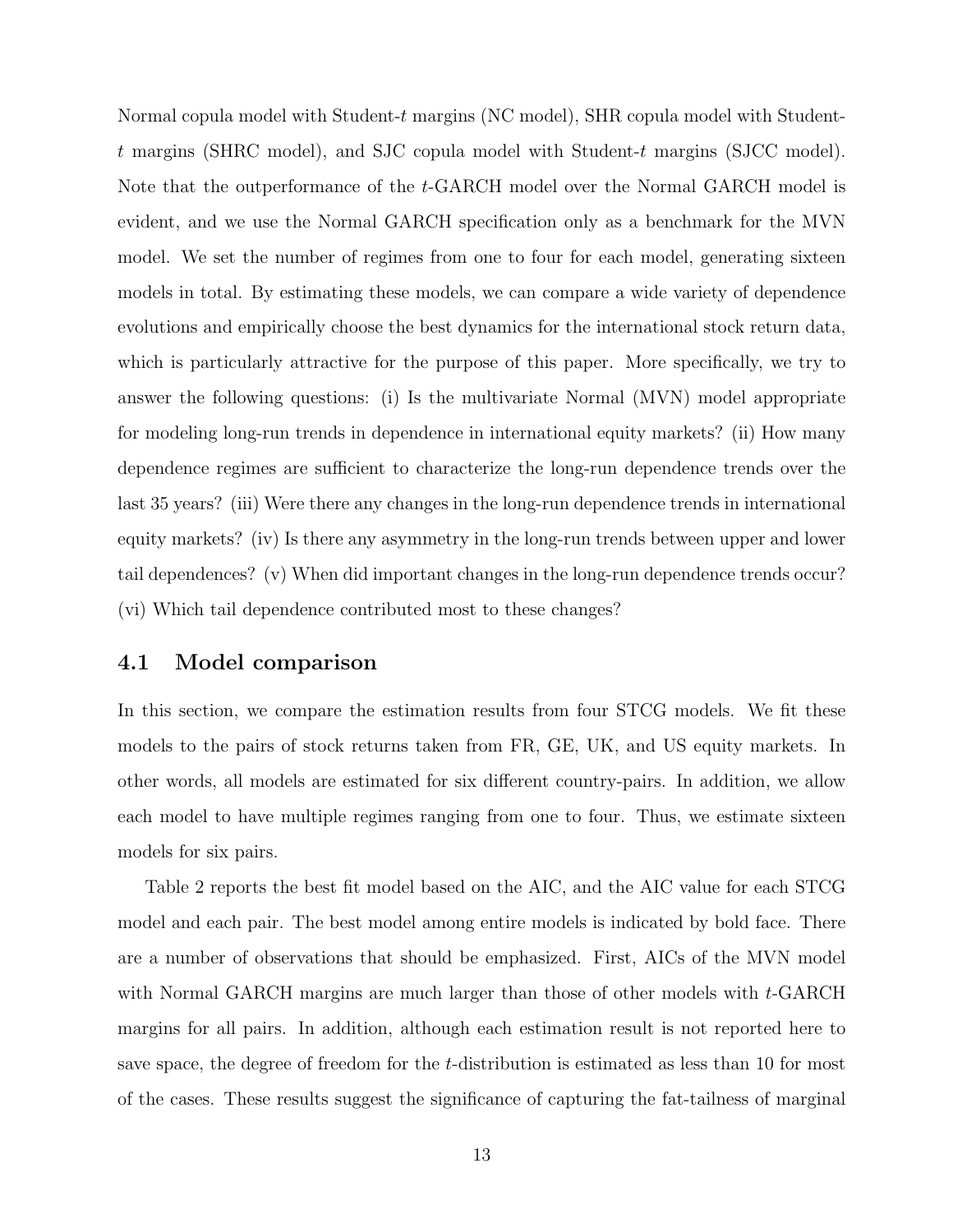distributions.

Second, the results indicate that two and three regime models are chosen as the best entire model for three pairs each. In other words, neither one- nor four- regime models are the best entire models for all country-pairs, meaning that two or three regimes can describe the long-run trends in dependence in international equity market over the last thirty-five years.

Lastly, the table also provides a strong indication of the dominance of the SHRC model over the other three models. The SHRC model is chosen as the best entire model for five out of six pairs. This arguably indicates the importance of capturing asymmetric long-run trends in tail dependences; we will formally test the asymmetry in long-run trends in the next subsection. Although the SJCC model can also describe asymmetric tail-dependence evolution, it seems to have too much tail dependence, worsening the fit compared to the SHRC model for all cases.<sup>10</sup>

One concern regarding a use of AIC is that not much is known about how large it has to be to conclude one model is significantly better than the other models. In other words, it is not clear whether the dominance of SHRC can significantly reject the other models. To shed light on this issue, we conduct a test of the NC model, which is the second best model based on AIC, against the SHRC model using the parametric bootstrap. If this test reject the NC model, it will provide a solid ground for using the SHRC model in the following analysis.

The test statistics are simply the difference between the AIC values across the best fit NC and SHRC models with minimum AIC values, which are 5.94, 6.15, −2.12, 25.5, 5.39, and 7.48 for the FR-GE, FR-UK, FR-US, GE-UK, GE-US and UK-US pair, respectively. To find finite-sample distributions of these AIC differences, we first simulate 1,000 samples with the same size as our sample (1851) from the best fit NC model with estimated parameters. Then, we fit the best NC and SHRC models and calculate the AIC difference for each simulated sample in order to construct the finite distributions. For instance, for the FR-GE pair we use the four-state NC model with estimated parameters to simulate the data and fit the

<sup>10</sup>Recall that, by construction, the maximum value of upper and lower tail dependences for the SHR copula is 0.5, while that of the SJC copula are 1.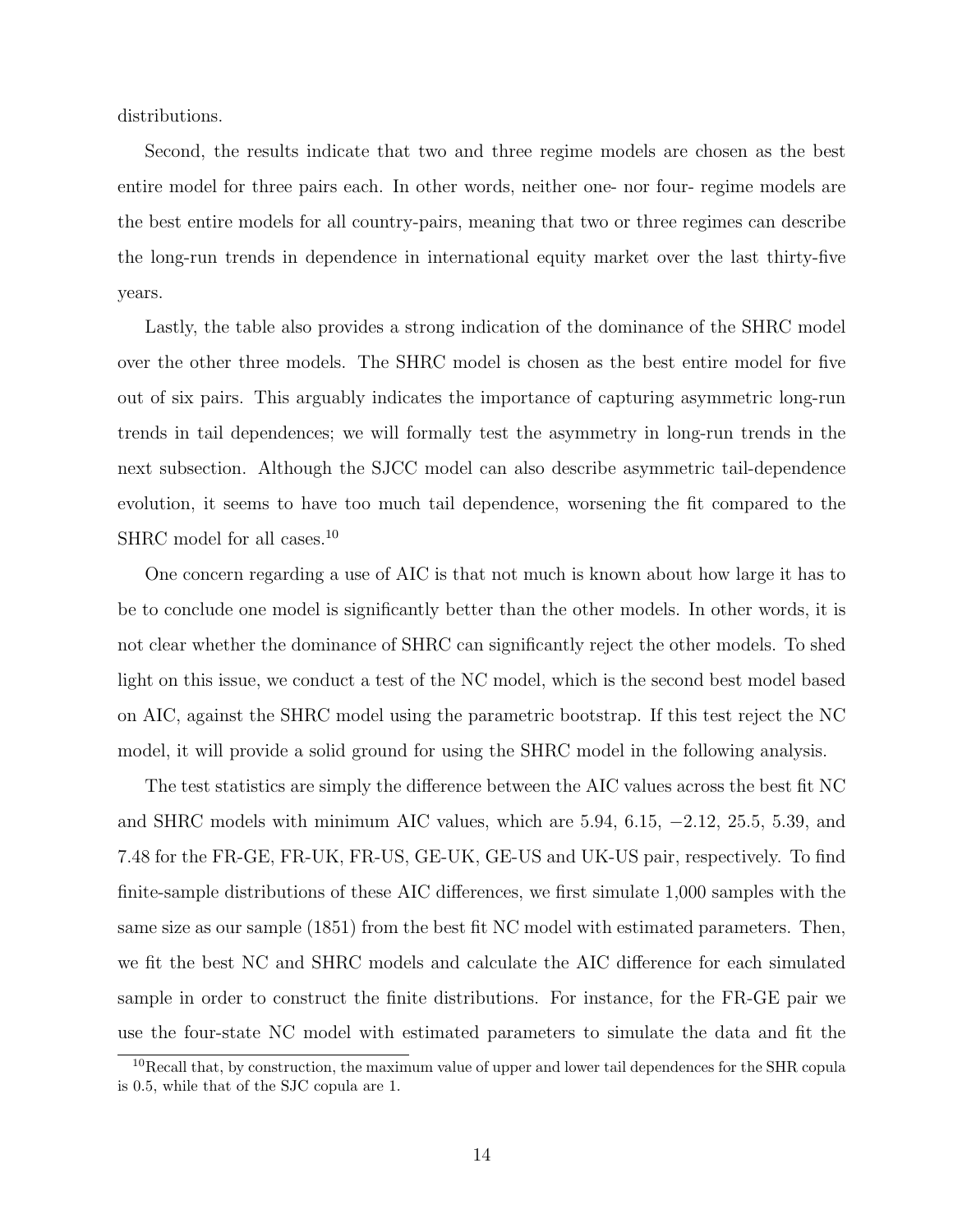four-state NC and three-state SHRC models to calculate AIC difference. The results are clear-cut. The *p*-values of the test of the NC model are  $0.015, 0.016, 0.061, 0.000, 0.005,$  and 0.000, respectively, meaning the NC model is rejected at a 5% significance level against the SHRC model for five out of six pairs. Thus, these results clearly indicate that the SHRC model is significantly better than the NC model.

In sum, the conclusions of our comprehensive model comparison are clear: Capturing the fat-tailness of marginal distributions is indispensable for modeling international stock returns. In addition, the three dependence regimes sufficiently describe long-run trends in dependence in international equity markets over the last 35 years. Furthermore, the SHRC model significantly outperforms the other models. Given these observations, in the following subsections, we will use the best fit SHRC model– specifically the three-regime model for the FR-GE and FR-UK pairs and the two-regime model for the other pairs– to investigate the time evolution of dependence in international equity markets in detail, as we seek answers to the remaining questions.

#### 4.2 Hypothesis tests

In this subsection, we conduct two hypothesis tests to answer questions (iii) and (iv). The first hypothesis test examines whether there has been a significant change in dependence in international equity markets over the last 35 years. To this end, we conduct the Wald test for equivalence of the upper and lower tail copula parameters between the first and last regimes. Thus, the null hypothesis can be expressed as  $H_0: \delta_i^{(1)} = \delta_i^{(2)}$  $i^{(2)}$  for the two regime model or  $H_0: \delta_i^{(1)} = \delta_i^{(3)}$  $i_j^{(3)}$  for the three regime model. Correspondingly, the alternative hypothesis can be written as  $H_1 : \delta_i^{(1)}$  $\delta_i^{(1)} \neq \delta_i^{(2)}$  $i^{(2)}$  for the two regime model or  $H_1 : \delta_i^{(1)}$  $\delta_i^{(1)} \neq \delta_i^{(3)}$  $i^{(3)}$  for the three regime model.

The second test concerns the asymmetric long-run trends in dependence. We conduct the Wald test for equivalence between the upper and lower tail copula parameters across each regime. In other words, the null hypothesis of the test is  $H_0: \delta_1^{(j)} = \delta_2^{(j)}$  $2^{(j)}$ , while the corresponding alternative hypothesis is  $H_1: \delta_1^{(j)} \neq \delta_2^{(j)}$  $\frac{(J)}{2}$ .

Table 3 reports the estimates for the SHR copula parameters for each regime and the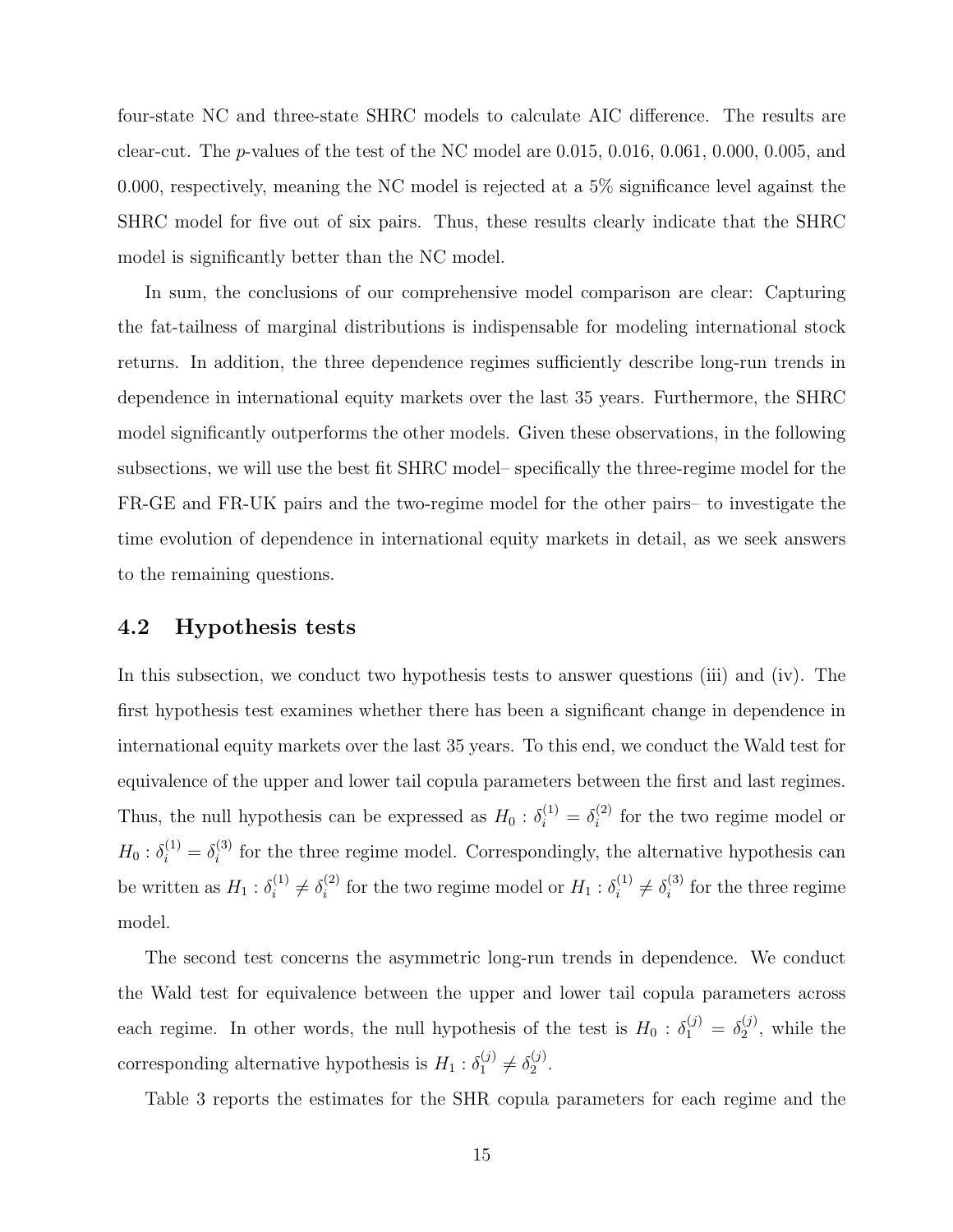p-values of the two tests as stated above. As can be seen from the table, the estimation results indicate that the latter regime always has larger copula parameters for all pairs. For instance, for the FR-GE pair, the upper tail copula parameter is estimated as 1.05 for the first regime, 2.37 for the second regime, and 5.30 for the third regime, while the lower tail copula parameter for each regime is estimated as 0.92, 1.47, and 6.56, respectively. Thus, the estimation results suggest that international equity markets have become more interdependent in recent years. This statement is formally tested by the first test. The p-values of the test can be found in the last column of Table 3. As can be seen, all p-values are less than 0.05, meaning there are significant increasing trends in dependence in both tails for all country pairs.

This result seems to be in contrast to the recent finding by Bekaert, Hodrick, and Zhang (2009), of no significant upward trend in cross-country correlations. However, their estimates of the trends in correlation for G7 countries indicate that correlations in G7 countries have increased by at least 0.18 during the last 26 years, which is fairly consistent with our result. Therefore, the difference most likely comes from the low power of their tests due to a nonparametric framework and a relatively small sample with 52 observations.

Regarding the asymmetric evolution, the evidence is less clear, but the results still suggest the importance of accommodating asymmetric dependence. As can be seen from the  $p$ -values of the second test shown in the last row of each pair's result in Table 3, five out of six country pairs demonstrate some asymmetry in at least one regime at the 5% significance level. In particular, four pairs indicate asymmetric dependence in either the first or middle regime. Note also that these asymmetries have become negligible in the latter regime for three country pairs. As a consequence asymmetric dependence is insignificant in the most recent regime for four out of six pairs. We, therefore, conclude that allowing asymmetric dependence is important, particularly in earlier periods, to describe the long-run trends in dependence in international equity markets.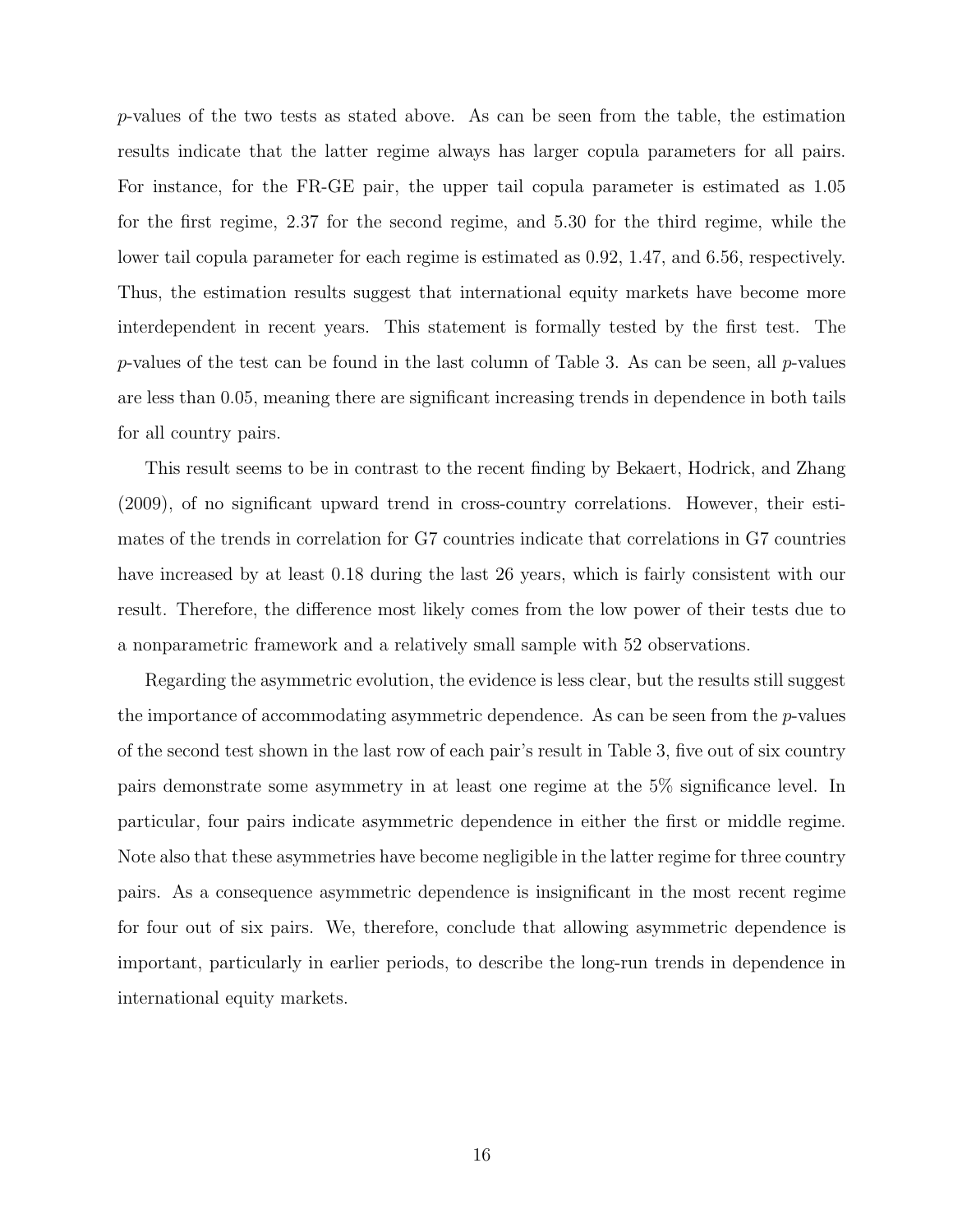### 4.3 Dynamics of dependence

In the last subsection, we showed that there have been significant increases in dependence in international equity markets and dependence evolution could be asymmetric between the upper and lower tails of joint distribution. In this subsection, we investigate the dynamics of dependence in international equity markets over the last 35 years to see when the important increases occurred and which tail contributed most to the increases. To this end, we calculate three copula-based dependence measures, Spearman's rho, and upper and lower tail dependences, at each time based on the estimation results of the best fit SHRC model. By doing so, we can evaluate dependence from three aspects, and in a more appropriate way than using only one non-copula-based measure, namely linear correlation. As emphasized by Embrechts, McNeil, and Straumann (2002) and Embrechts, Lindskog, and McNeil (2003), a linear correlation is not a good measure of dependence for a non-elliptical distribution model such as our SHRC model.

Spearman's rho is sometimes called rank correlation, since it can be interpreted as the linear correlation between some "ranks" of the data. Unlike linear correlation, Spearman's rho satisfies all conditions for a measure of concordance proposed by Scarsini (1984). It is, therefore, a reasonable alternative to linear correlation as a measure of global dependence for non-elliptical distributions.

Spearman's rho is defined to be proportional to the probability of concordance minus the probability of discordance for the two vectors  $(X_1, Y_1)$  and  $(X_2, Y_3)$ , i.e., a pair of vectors with same marginals, but one vector has a joint distribution with copula  $C$ , while the components of the other are independent. It can also be considered to be the linear correlation between  $F_X(X)$  and  $F_Y(Y)$ , which can be calculated from a copula as follows:

$$
\rho_S = 3 \{ \text{Prob}[(X_1 - X_2)(Y_1 - Y_3) > 0] - \text{Prob}[(X_1 - X_2)(Y_1 - Y_3) < 0] \}
$$
  
= 
$$
\frac{\text{Cov}(F_X(X), F_Y(Y))}{\sqrt{\text{Var}(F_X(X) \cdot \text{Var}(F_Y(Y))}}
$$
  
= 
$$
12 \int_0^1 \int_0^1 C(u, v) du dv - 3.
$$

Tail dependence measures the dependence in the upper-right-quadrant or lower-left-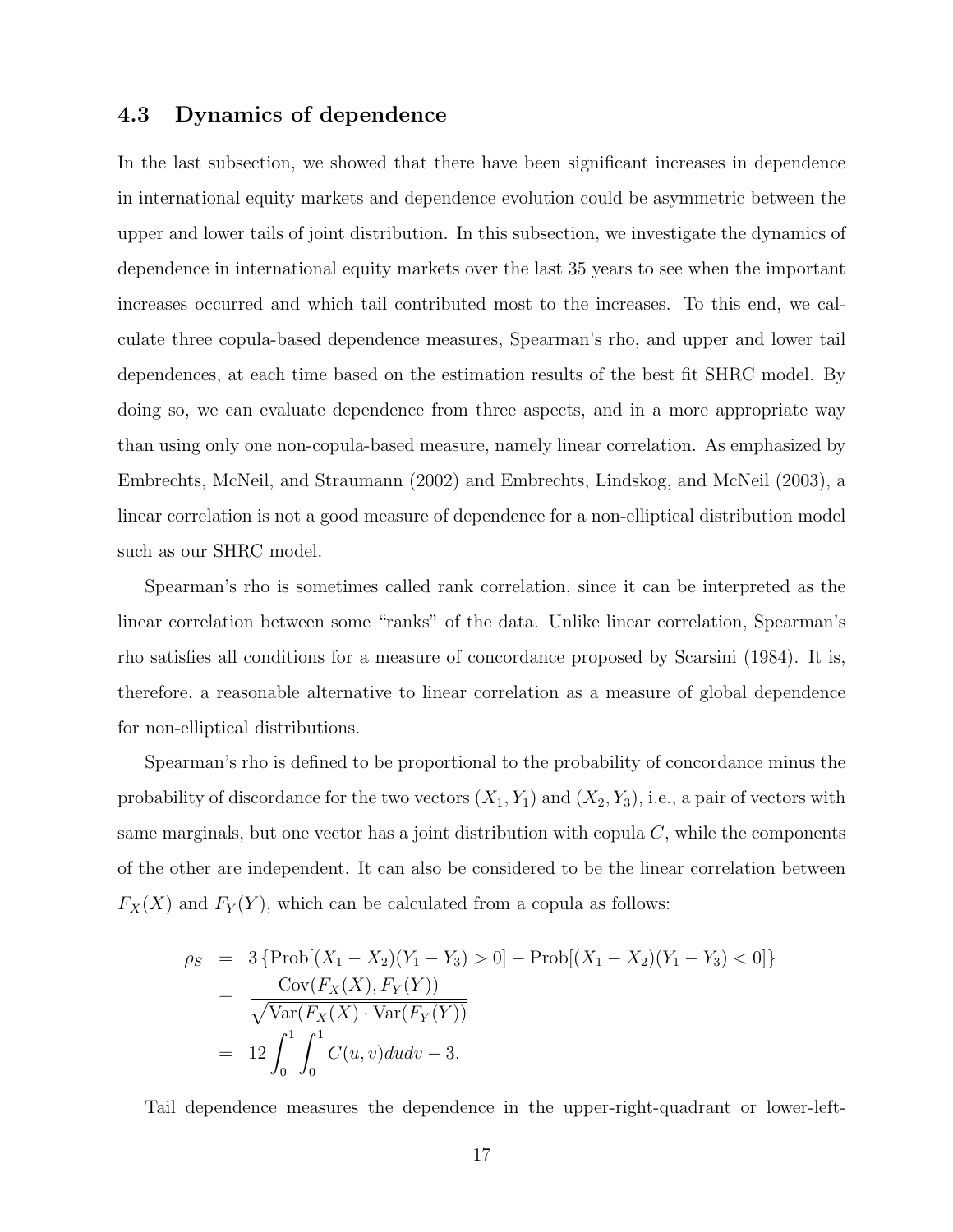quadrant tail of a bivariate distribution. It is a concept that is relevant to dependence in extreme values. The definition of upper (lower) tail dependence is the probability that one variable takes an extremely large positive (negative) value, given that the other variable took an extremely large positive (negative) value. The upper tail dependence can be equivalently defined in terms of copulas as follows:

$$
\lambda_U = \lim_{u \uparrow 1} \text{Prob}[X \ge F_X^{-1}(u)|Y \ge F_Y^{-1}(u)]
$$
  
= 
$$
\lim_{u \uparrow 1} \text{Prob}[Y \ge F_Y^{-1}(u)|X \ge F_X^{-1}(u)]
$$
  
= 
$$
\lim_{u \uparrow 1} \frac{1 - 2u + C(u, u)}{1 - u}
$$

provided the limit exists. Similarly, the lower tail dependence can be defined as

$$
\lambda_L = \lim_{u \downarrow 0} \text{Prob}[X \le F_X^{-1}(u)|Y \le F_Y^{-1}(u)]
$$
  
= 
$$
\lim_{u \downarrow 0} \text{Prob}[Y \le F_Y^{-1}(u)|X \le F_X^{-1}(u)]
$$
  
= 
$$
\lim_{u \downarrow 0} \frac{C(u, u)}{u}.
$$

A bivariate copula C has upper (lower) tail dependence if  $\lambda_U \in (0,1]$  ( $\lambda_L \in (0,1]$ ) and no upper (lower) tail dependence if  $\lambda_U = 0$  ( $\lambda_L = 0$ ).

Using these three copula-based measures, we can examine the degree of dependence from three aspects; general dependence among stock returns measured by Spearman's rho, and dependence between the joint extreme positive (negative) returns evaluated by the upper (lower) tail dependence. In addition, our smooth-transition copula framework allows us to evaluate these three measures in each time period. As a consequence, we can investigate the dynamics of dependence and understand the sources of dependence changes in detail.

Figure 1 plots the time series of three dependence measures implied by the best fit SHRC model. As can be seen from the figure, three groups share a similar pattern of dependence evolution. The first group consists of the FR-GE and FR-UK pairs, whose best fit model is the three-regime SHRC model. This group experienced a rapid increase in dependence between 1986 and 1991, and 2000 and 2004. It is clear that lower tail dependence played an important role in the second increase for both pairs. However, there is some difference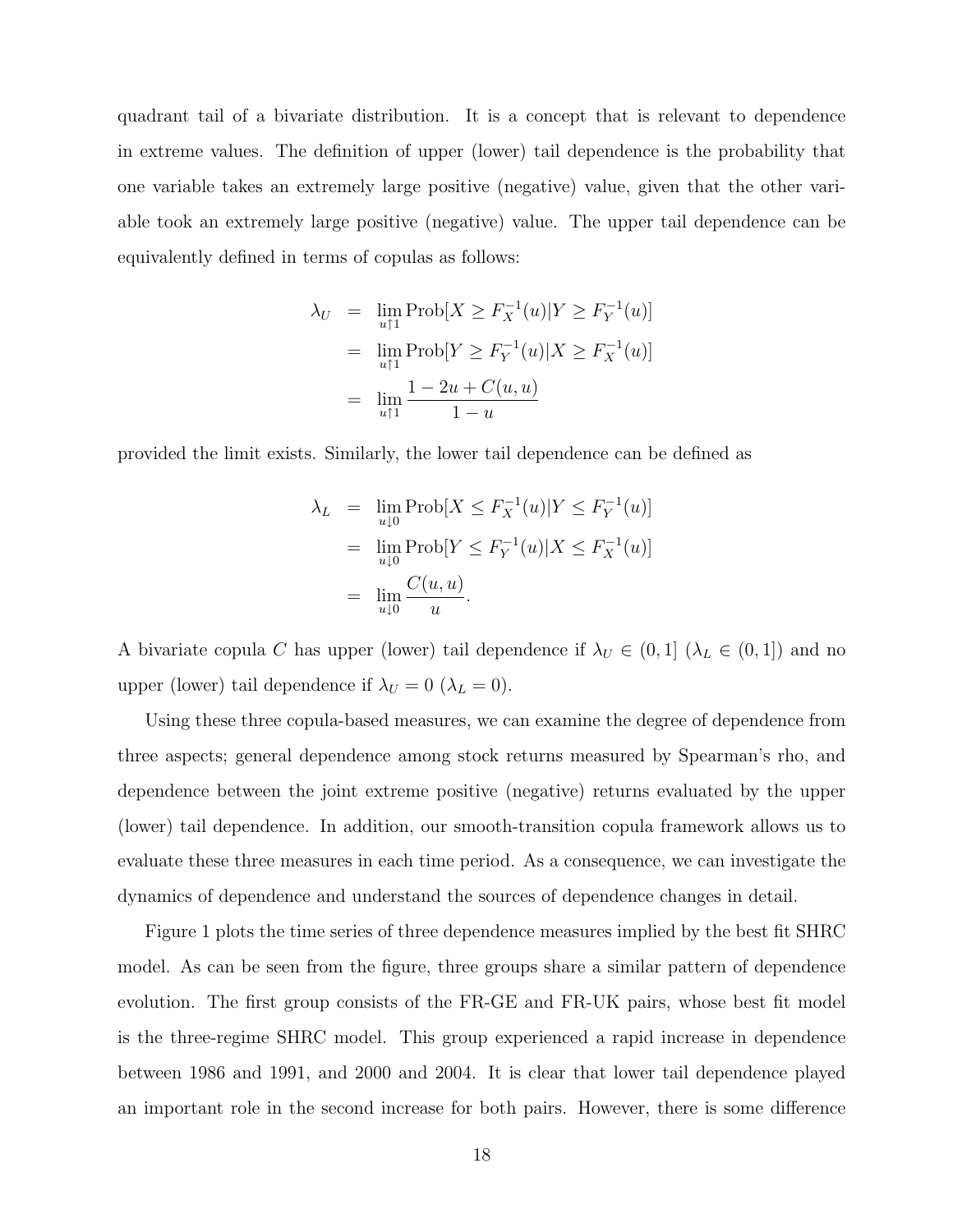in the first increase between the two pairs. For the FR-GE pair, upper tail dependence was slightly more influential than lower tail dependence, whereas for the FR-UK pair, lower tail dependence was the most influential.

The second group includes the FR-US and GE-US pairs. These pairs underwent a gradual increase in dependence from 1987, with a larger increase in upper tail dependence than in lower tail dependence. For the FR-US pair, upper tail dependence at the beginning of the sample period was 0.06, which was less than half of the lower tail dependence. However, upper tail dependence rose to 0.33 by the end of the sample period, making it slightly higher than the end-of-sample lower tail dependence of 0.31. The GE-US pair shows a more remarkable increase in upper tail dependence; rising from 0 at the beginning, to 0.35 at the end of the sample period, and exceeding lower tail dependence by 0.10.

The remaining two pairs constitute the last group. The GE-UK and UK-US pairs' dependence increased almost linearly over the entire sample period. Like the second group, upper tail dependence played a more active role for this group. In particular, for the GE-UK pair upper tail dependence always exceeded lower tail dependence and the difference extended from 0.02 to 0.1 during the sample period. For the UK-US pair, upper and lower tail dependences were 0.05 and 0.13, respectively, at the beginning of the sample period, while both were 0.30 at the end of the sample.

In sum, our analysis shows that there are three types of long-run trends in international equity markets, confirming the usefulness of our framework for describing a wide variety of dependence dynamics in international equity markets. For the FR-GE and FR-UK pairs, lower tail dependence contributed more to the significant dependence increase, while for the remaining pairs, upper tail dependence was the main cause of increasing dependence. This is somewhat surprising, given the recent surge in literature on contagion in equity markets. Investigating the sources of the increases in tail dependences would be interesting but beyonds the scope of the paper and is left for future research.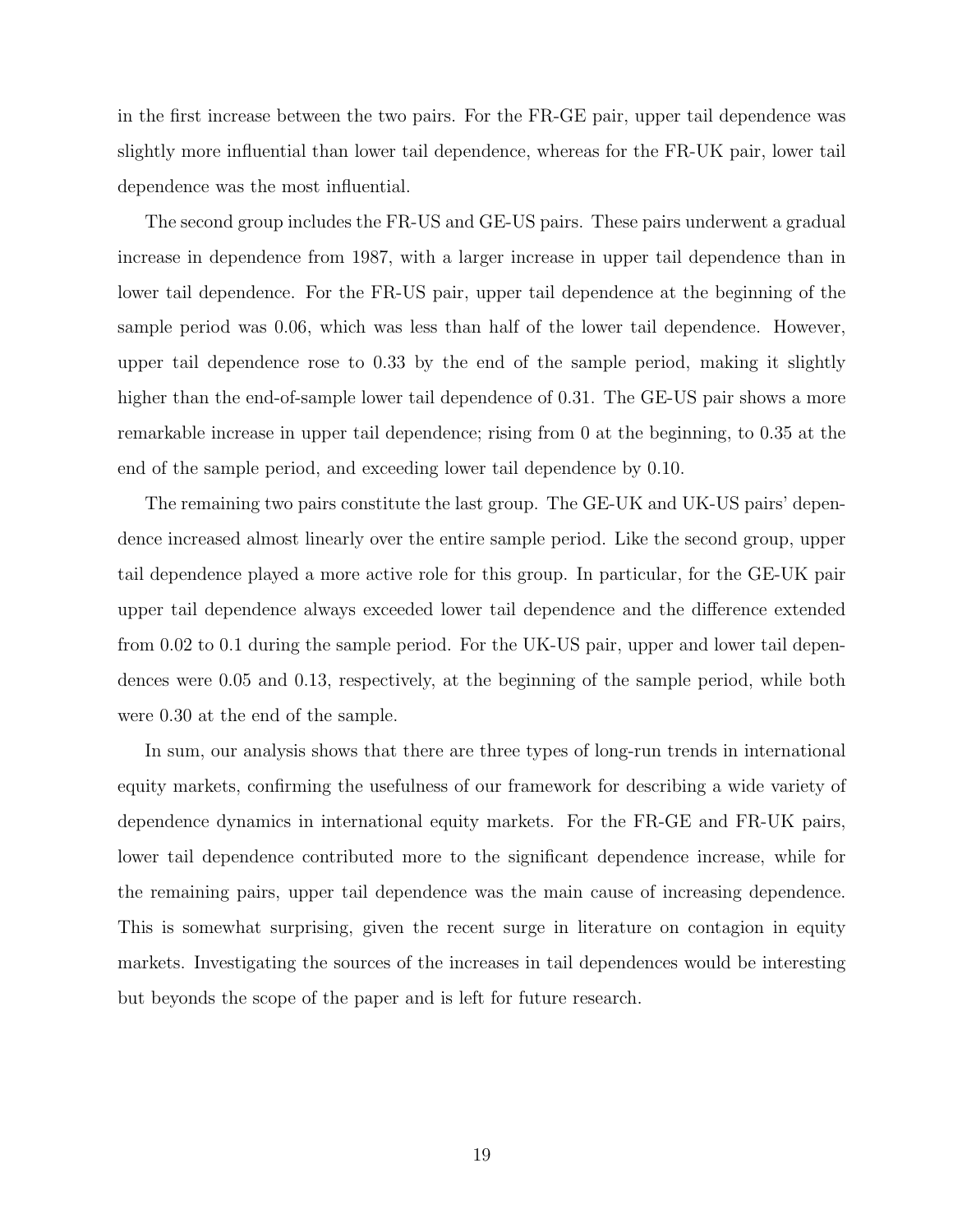### 5 Robustness Check

In the previous section, we demonstrated asymmetric increasing long-run trends in dependence in international equity markets. In this section, we check the robustness of our finding with respect to the currency denomination and marginal model specification.

#### 5.1 Currency denomination

Our empirical results are based on weekly total market price index data, denominated in US dollars, for FR, GE, UK, and US. This currency denomination is relevant because US investors considering international asset allocation or risk management problems are focused on stock returns in US dollars. However, a natural question arising from the use of US dollar-denominated returns is that our finding of increasing dependence in international equity markets could be an artifact produced by currency unification. For instance, when the US dollar appreciates, stock returns in US dollars for countries other than the US tend to be small, generating positive correlations between stock returns in US dollars. If this tendency becomes stronger as exchange rate markets develop, the result would be increasing dependence, as we mentioned in previous sections. It is, therefore, very instructive to check the robustness of our results against the currency used in the analysis.

To examine the effects of currency on our results, we fit the same SHRC models as those used in the subsections 4.2 and 4.3 to the stock returns in local currency. Table 4 reports the estimates for the SHR copula parameters for each regime and the p-values for the tests discussed in subsection 4.2. As can be seen, the estimation results indicate the same story as before. The latter regime always has larger copula parameters for all pairs and these increases are statistically significant at the 5% significance level. In addition, all country pairs, except the UK-US pair, demonstrate asymmetric dependence in either the first or middle regime at the 10% significance level. However, only GE-UK and GE-US pairs show significant asymmetric dependence in the most recent regime.

We also calculate three copula-based dependence measures for each time period, based on the estimation results from the SHRC model using international stock returns in local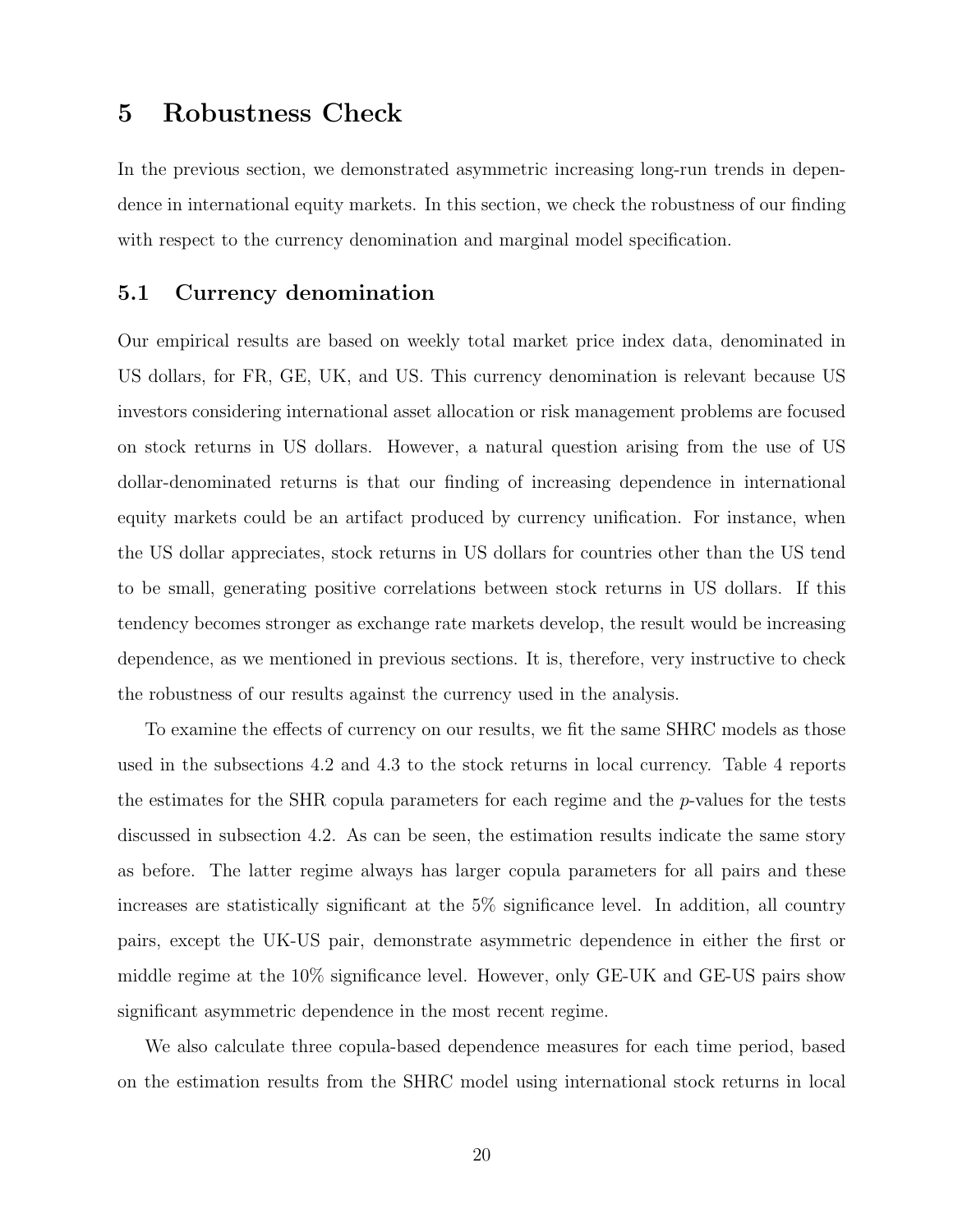currency, and plot them in Figure 2. Again these graphs are fairly consistent with those in Figure 1. The FR-GE and FR-UK pairs have experienced rapid increases in dependence between 1986 and 1991, and 2000 and 2004, although the upper tail dependence shows larger increases than the lower tail dependence for the FR-GE pair. Other country pairs have undergone either gradual increases from 1987 or almost linear increases in dependence, with upper tail dependence playing a key role except for the UK-US pair, for which the upper and lower tail dependences have increased equally.

In sum, the results based on international stock returns in local currencies indicate that our findings of long-run increasing trends in dependence and asymmetry in long-run trends between the upper and lower tail dependences are not driven by currency unification, but are intrinsic properties in international equity markets.

#### 5.2 Marginal model specifications

The analysis so far assumed that the marginal model is not time-varying. We impose this assumption for several reasons. First, modeling the time-varying dependence is of primary importance for the main purpose of the paper, which is to examine long-run trends in dependence in international equity markets. Second, including time variation with the marginal model makes it formidable, if not impossible, to estimate the model via MLE with many extra parameters to estimate. Third, the financial market integration discussed in the introduction should be more influential in the joint behaviors of international stock returns than the marginal behaviors. In other words, we have a stronger reason to adopt a time-varying dependence model rather than a time-varying marginal model. For these reasons, we believe that our assumption of a time-invariant marginal model is acceptable as a first investigation. However, it is important to recognize that if we use a misspecified model for the marginal distributions, then any copula model will automatically be misspecified as emphasized by Patton (2006a). It is, therefore, critical to examine whether our finding of asymmetric increasing long-run trends in dependence in international equity markets is robust with respect to the assumption of time-invariant marginal model.

To examine the effects of marginal model specifications on our results, we consider the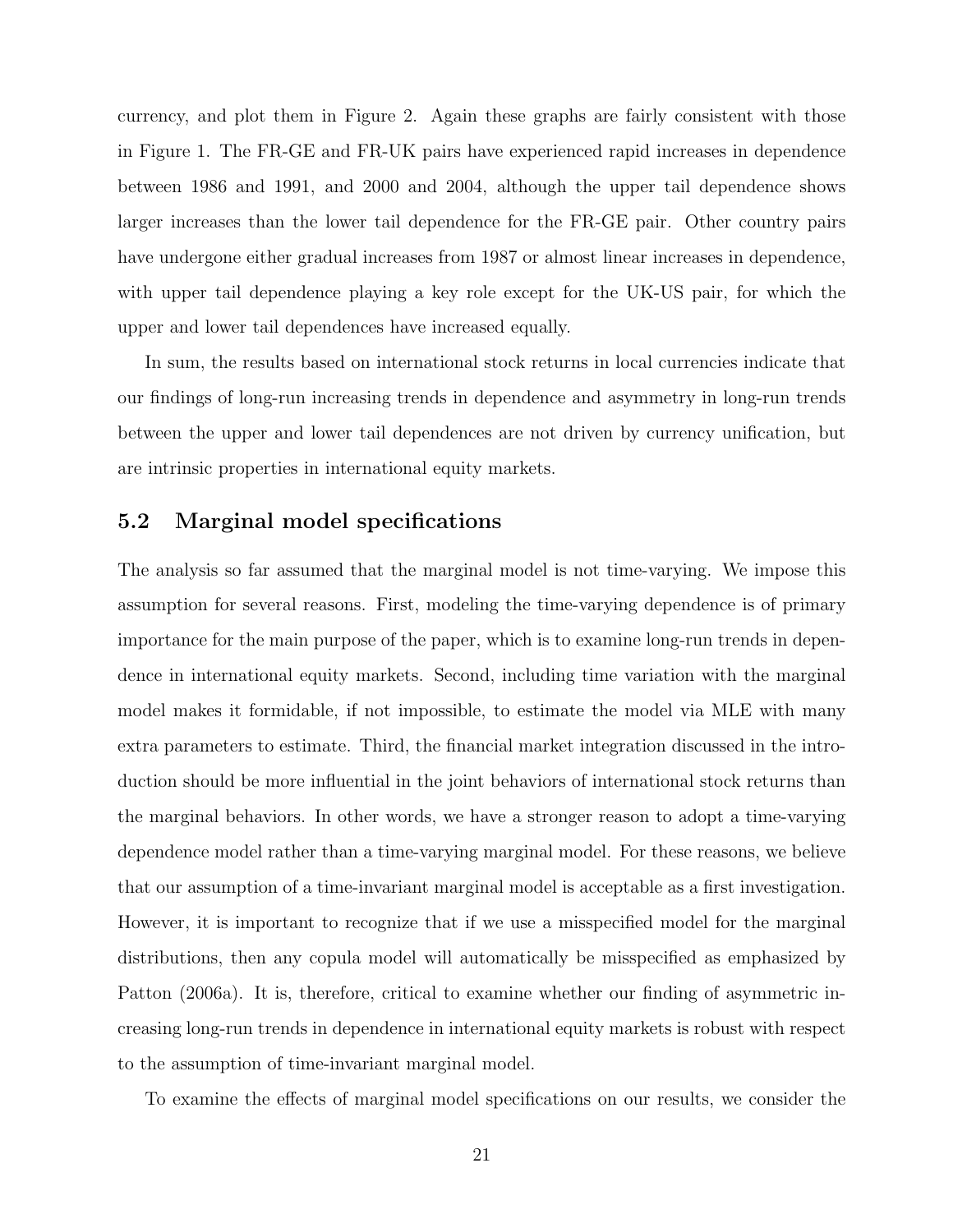same SHRC models used in the subsections 4.2 and 4.3 but with a two-state smoothtransition marginal model. Specifically, we assume that all parameters in the marginal model (2) are time-varying, following a two-state smooth-transition model with a common transition function. One problem associated with this model is a difficulty in estimating the model via MLE due to a large number of parameters to estimate. To overcome this difficulty, we employ a multi-stage maximum likelihood estimator (MSMLE), as analyzed by Patton (2006b). The MSMLE is obtained by getting the MLE for the parameters for marginal and copula models separately. More precisely, to get the MSMLE, we first calculate the MLE for each marginal model, then calculate the MLE for copula parameters using the quasilikelihood with estimated marginal parameter in the first stage. Patton (2006b) shows that the MSMLE is asymptotically normal and as efficient as the true MLE under some regularity conditions.

Figure 3 plots the time series of three dependence measures implied by the SHRC models with the two-state smooth-transition marginal model. As can be seen, the basic features are the same as those in Figure 1, although there are some differences in contribution of the upper and lower tail dependences: The FR-GE and FR-UK pairs show rapid increases in dependence between 1986 and 1991, and 2000 and 2004, while other country pairs demonstrate either gradual increases from 1987 or almost linear increases in dependence. Thus, the results suggest that our findings of asymmetric increasing long-run trends in dependence are not artifact by the misspecified marginal model, but are genuine features in international equity markets.

## 6 Implications for international diversification and risk management

In the previous section, we documented clear evidence of increasing trends in dependence with asymmetry between upper and lower tail dependences in international equity markets. In this section, we evaluate the economic significance of our empirical results in terms of international diversification and risk management.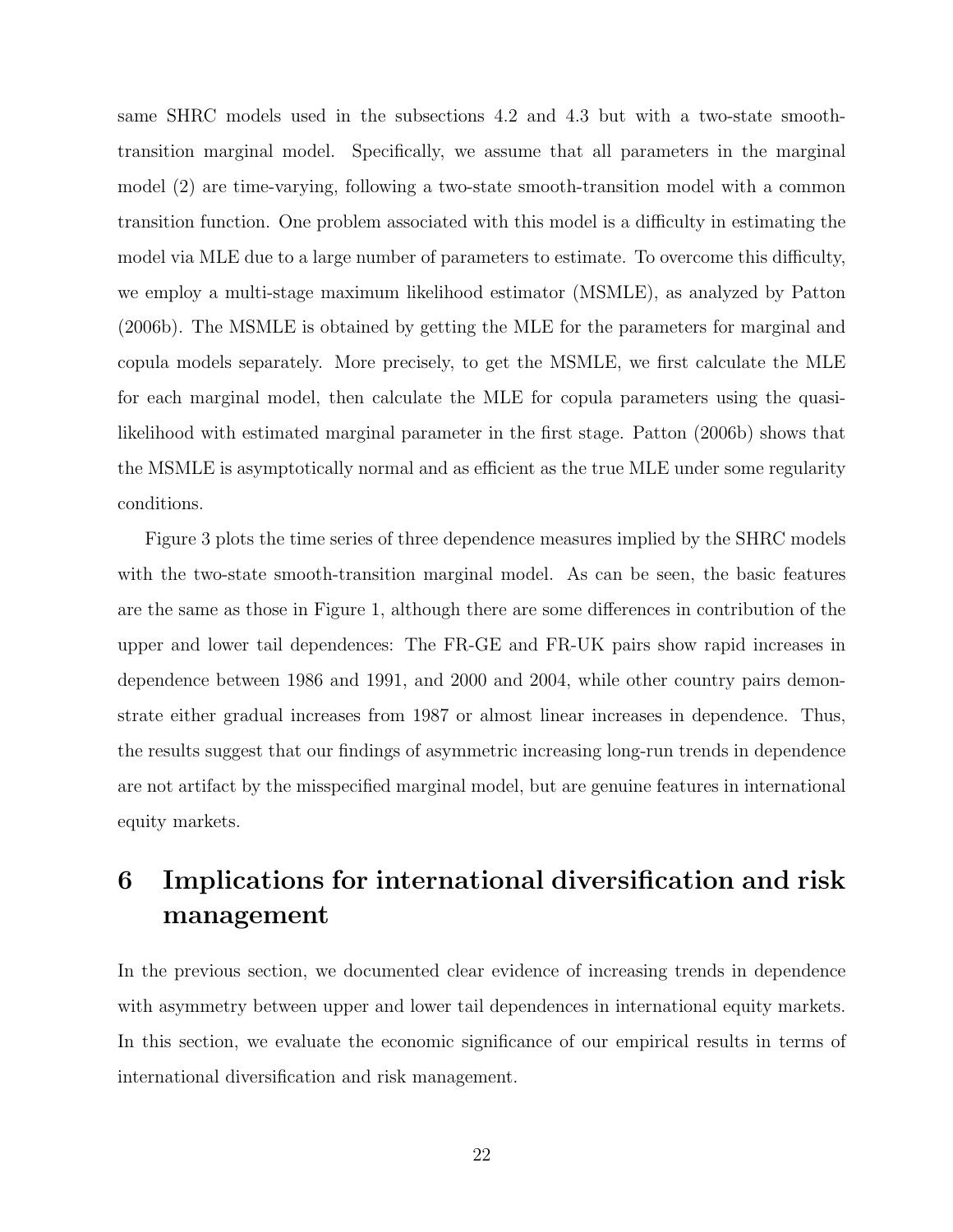Following Guidolin and Timmermann (2006) and Okimoto (2008), we assess the economic significance based on VaR and ES ratios. This is relevant because comovements in international stock returns play a crucial role in the evaluation of risk measures, such as 99% VaR, VaR(0.99), which is defined as the 99 percentile point of a portfolio's loss distribution, and 99% ES, ES(0.99), which is defined as the expected loss conditional on the loss exceeding the VaR(0.99). Therefore, the asymmetric increasing trends in dependence should greatly influence the calculation of VaR and ES.

Specifically, we calculate the portfolio minimizing VaR(0.99) at the end of June every 5 years, based on the estimation results from the best fit SHRC model for each pair.<sup>11</sup> Then we evaluate the ratio of  $VaR(0.99)$  for every 5 year period to  $VaR(0.99)$  in 1973, the first year in the sample, to investigate the evolution of risk in international equity markets over the last 35 years. In addition, we calculate the  $VaR(0.99)$  ratio for the portfolio minimizing  $VaR(0.99)$  to a portfolio that invests entirely in the least risky country with smaller  $VaR(0.99)$ .<sup>12</sup> By doing so, we can examine how the benefits from international diversification changed over time. Furthermore, we conduct the same analysis using the  $ES(0.99)$  ratio as another measure of risk.

To calculate the portfolio minimizing  $VaR(0.99)$  and  $ES(0.99)$ , we generate 100,000 data using the estimated best SHRC model for international stock returns in US dollars and numerically solve the minimization problem. For this purpose, we have to generate a random vector  $(U, V)'$  from the HR and survival HR copulas, since the SHR copula is a mixture of these two copulas. This can be done using a conditional copula, which can be calculated as a partial derivative of  $C$  with respect to the first variable:

$$
C_{2|1}(v|u) = \frac{C(u,v)}{\partial u}.
$$

For the HR copula, this can be expressed as

$$
C_{2|1}^{HR}(u|v;\delta) = C^{HR}(u,v;\delta) \cdot u^{-1} \Phi\left(\delta^{-1} + 0.5\delta \log \left(\frac{\log u}{\log v}\right)\right),\,
$$

 $11$ For this calculation, we only consider the portfolios with nonnegative weights in each stock. In other words, we do not allow short positions.

 $12$ The least risky countries are France, UK, US, UK, US, and US for the FR-GE, FR-UK, FR-US, GE-UK, GE-US, and UK-US pairs, respectively.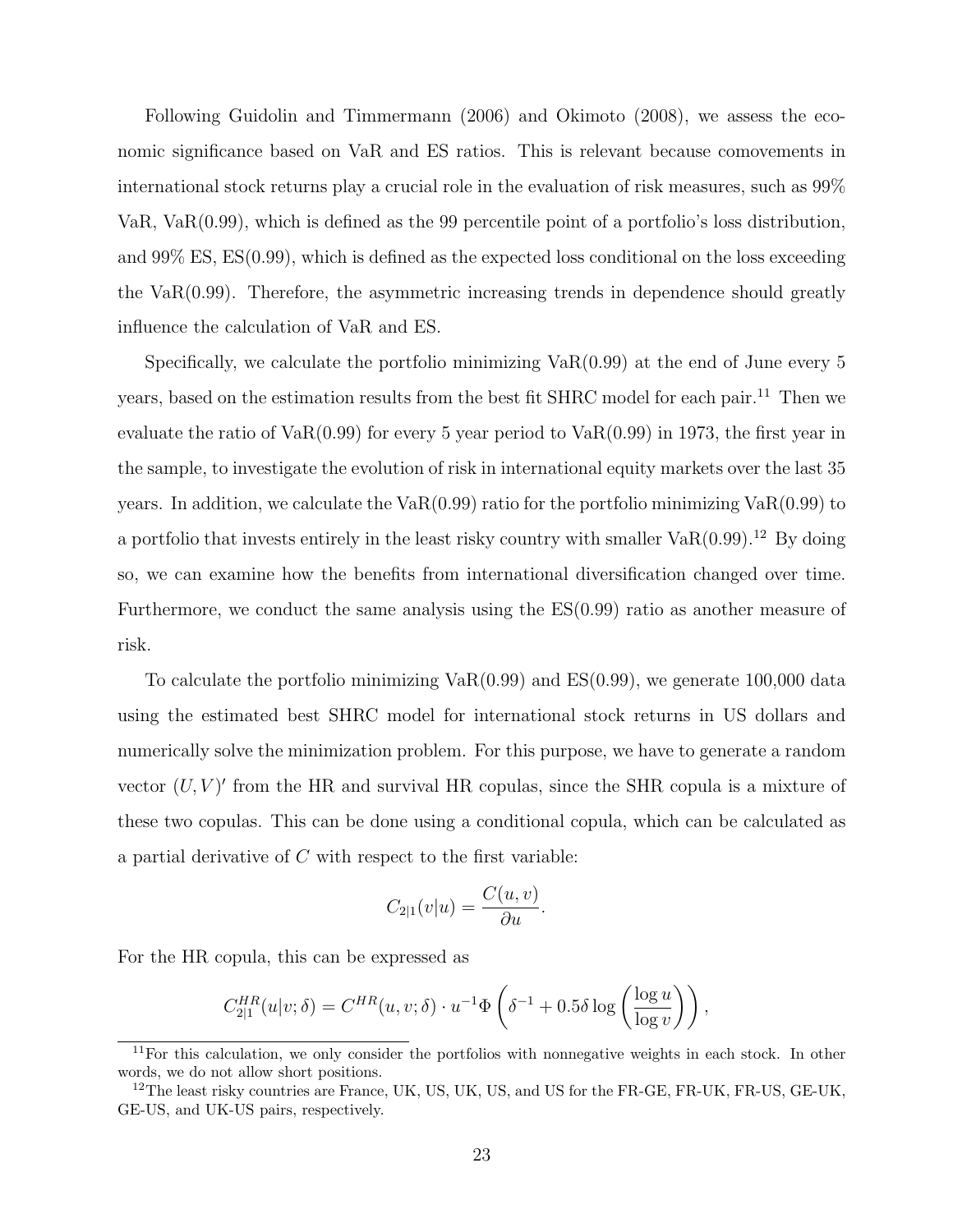from which the conditional copula of the survival HR copula can be also easily calculated. By definition, if  $U \sim U(0, 1)$  and  $V \sim C_{2|1}(\cdot | U)$ , then  $(U, V) \sim C$ . Hence, if U and Q are independent  $U(0, 1)$  random variables and define V so that  $C_{2|1}(V | U) = Q$ , then  $(U, V) \sim$ C. Once we obtain  $(U, V)'$  from the SHR copula, the desired data can be produced by transforming  $U$  and  $V$  with the inverse of the CDF of each marginal distribution. Note that for a marginal distribution, we use the estimated unconditional distribution to capture only the effect of dependence evolution.

Figure 4 plots the VaR and ES ratios of VaR $(0.99)$  and ES $(0.99)$  every 5 years relative to the 1973 values. As can be seen, both ratios show a general increase over the last 35 years for all country pairs, meaning that the 99% VaR and ES have increased in more recent years. In particular, the VaR ratio in 2008 ranges from 1.11 to 1.29 with a mean of 1.20, while the ES ratio in 2008 is between 1.08 and 1.28, and is 1.19 on average. Thus the 99% VaR (ES) in 2008 exceeds that in 1973 by 11% (8%) to 29% (28%) with a mean of 20% (19%).

The VaR and ES ratios for the minimized  $VaR(0.99)$  and  $ES(0.99)$  relative to those of the least risky country are depicted in Figure 5. Similar to Figure 4, both ratios mostly increase for all country pairs, indicating that the benefits from international diversification have diminished over the sample period. For instance, by allocating our assets optimally to France and Germany in the sense of minimizing 99% VaR (ES), we can reduce the 99% VAR by 21% (19%) in 1973 compared with investing all our assets in France, but only 2% (3%) in 2008.

Given the fact that the 99% VaR and ES are the most widely used risk measures, these changes are important. If a risk manager for a bank overlooked the changes in these risk measures, he/she would have substantially underestimated risk, causing a serious problem for the bank with nontrivial probability. It is, therefore, essential to recognize the paper's finding of increasing trends in dependence with possible asymmetry in international equity markets.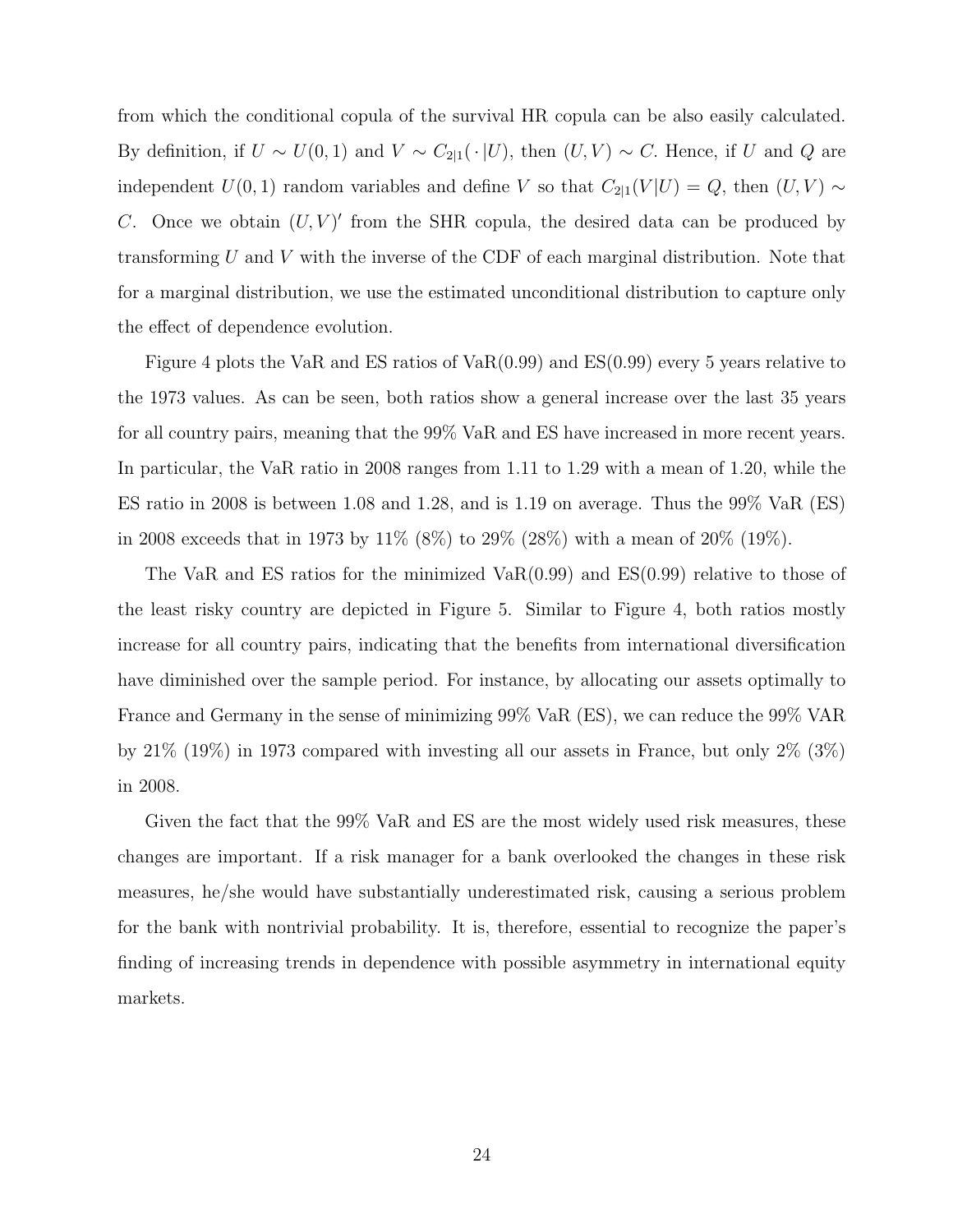### 7 Conclusion

In this paper, we investigated the long-run trends in dependence in international equity markets over the last 35 years. In particular, the paper addressed several important empirical questions, including the number of dependence regimes and the existence of asymmetry in long-run dependence trends. To find answers to these questions, we developed a multipleregime smooth-transition copula-GARCH (STCG) model. More specifically, we estimated a multivariate Normal model (MVN model), a Normal copula model with Student-t margins (NC model), a SHR copula model with Student-t margins (SHRC model), and a SJC copula model with Student-t margins (SJCC model). Then we compared them to find the suitable evolution of dependence in international equity markets. Through the comprehensive comparison of these competing specifications, we selected the SHRC model as the best model for describing the dependence evolution in international equity markets over the last 35 years. The results offer several important implications. First, the fat-tailness of marginal distributions is indispensable, indicating the inappropriateness of the MVN model. Second, two or three dependence regimes are sufficient for describing the dynamics of dependence in international equity markets. Third, capturing the asymmetric evolution between upper and lower tails is substantial, suggesting the importance of using non-elliptical copula, such as the SHR copula.

Based on the best fit SHRC model, the paper conducted two hypothesis tests to formally examine increases, and the existence of asymmetry, in long-run trends in dependence. The results indicated that both upper and lower tail dependences increased significantly during the last 35 years. In addition, our statistical tests confirmed that during the early period of the sample there was some asymmetry in the comovement between lower and upper tails for most country pairs, but this asymmetry have typically disappeared by the end of the sample period.

Next, we provided the implied time series of three copula-based dependence measures from the best SHRC model to identify when the important dependence increases occurred and which tail dependence contributed most to these increases. The results showed that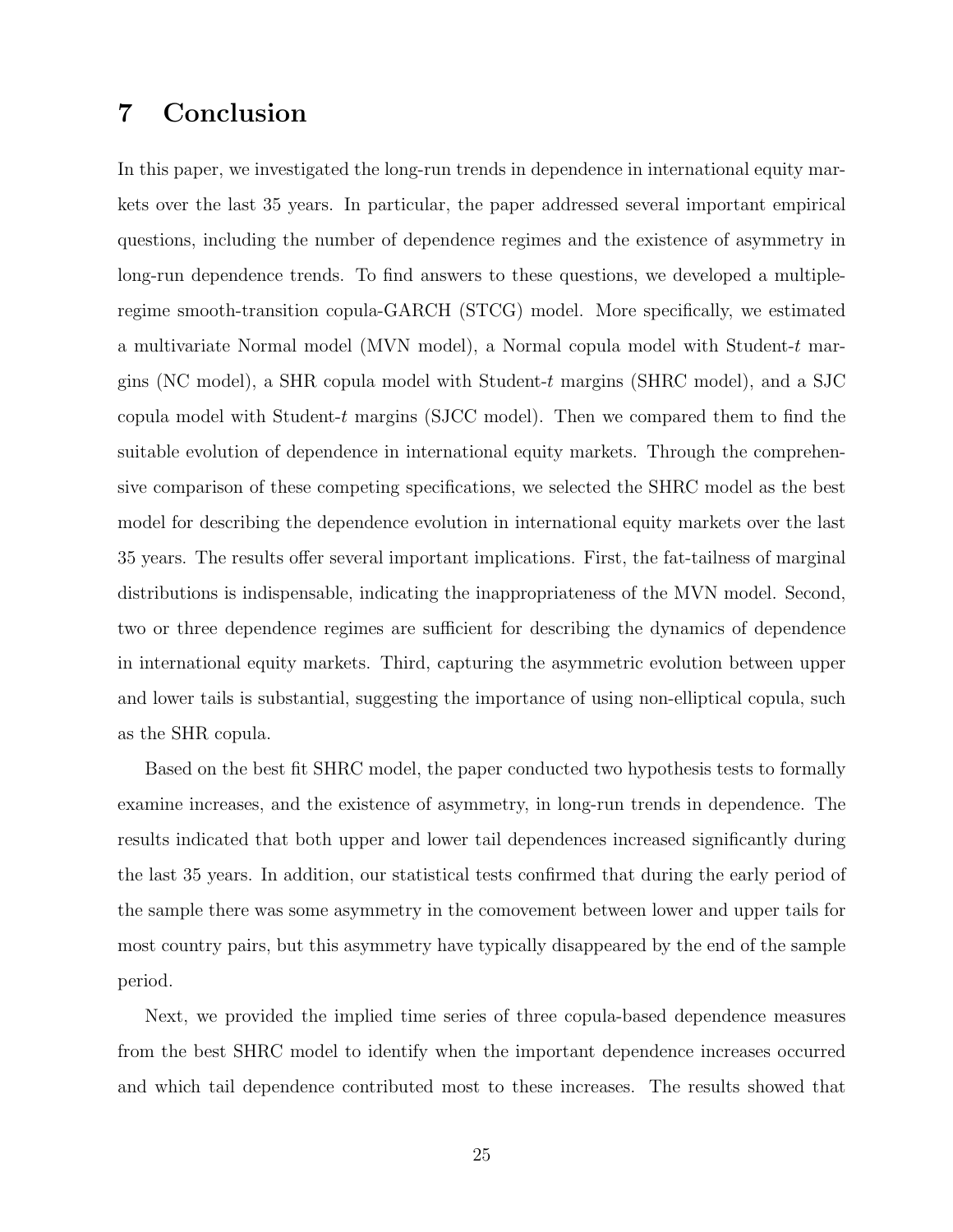the FR-GE and FR-UK pairs experienced rapid increases in dependence between 1986 and 1991, and 2000 and 2004, and that lower tail dependence played the most important role in these increases. On the other hand, the GE-US and FR-US pairs saw a gradual increase in dependence from 1987, whereas the GE-UK and UK-US pairs' dependence increased almost linearly over the entire sample period. Furthermore, the results suggested that for these pairs upper tail dependence contributed more than lower tail dependence to increasing dependence. We also demonstrated that our finding of asymmetric increasing trends in dependence is mostly robust with respect to the currency denomination and specification of marginal model.

As a final contribution to studies in the field of dependence in international equity markets, this paper investigated the economic significance of our empirical findings from a risk management point of view, based on the 99% Value at Risk and expected shortfall. Our results indicate that both risk measures have increased by about 20% over the last 35 years due to the diminishing benefits from international diversification. In particular, the benefits from international diversification had almost vanished by 2008. Thus, the paper's finding of increasing trends in dependence with possible asymmetry in international equity markets has significant implications for international asset allocation and risk management.

These conclusions also raise several topics for future investigation. One such topic is the scope to pursue the economic factors behind dependence evolution in international equity markets. Our results show there was a marked increase in dependence around 1987 for most of the country pairs studied; suggesting that the 1987 stock market crash played some role in the increase as suggested by Von Furstenberg and Jeon (1989) and Koch and Koch (1991). If this role is confirmed, the recent simultaneous global drop in stock markets could result in another increase in dependence between international equity markets. Examining this possibility by clarifying the economic factors contributing to dependence evolution is a challenge for future work. A recent study by Engle and Rangel (2008) investigates the global macroeconomic causes of volatility fluctuation using the implied volatility time series from the Spline GARCH model. Similar methodology could be used to identify the economic factors of dependence evolution.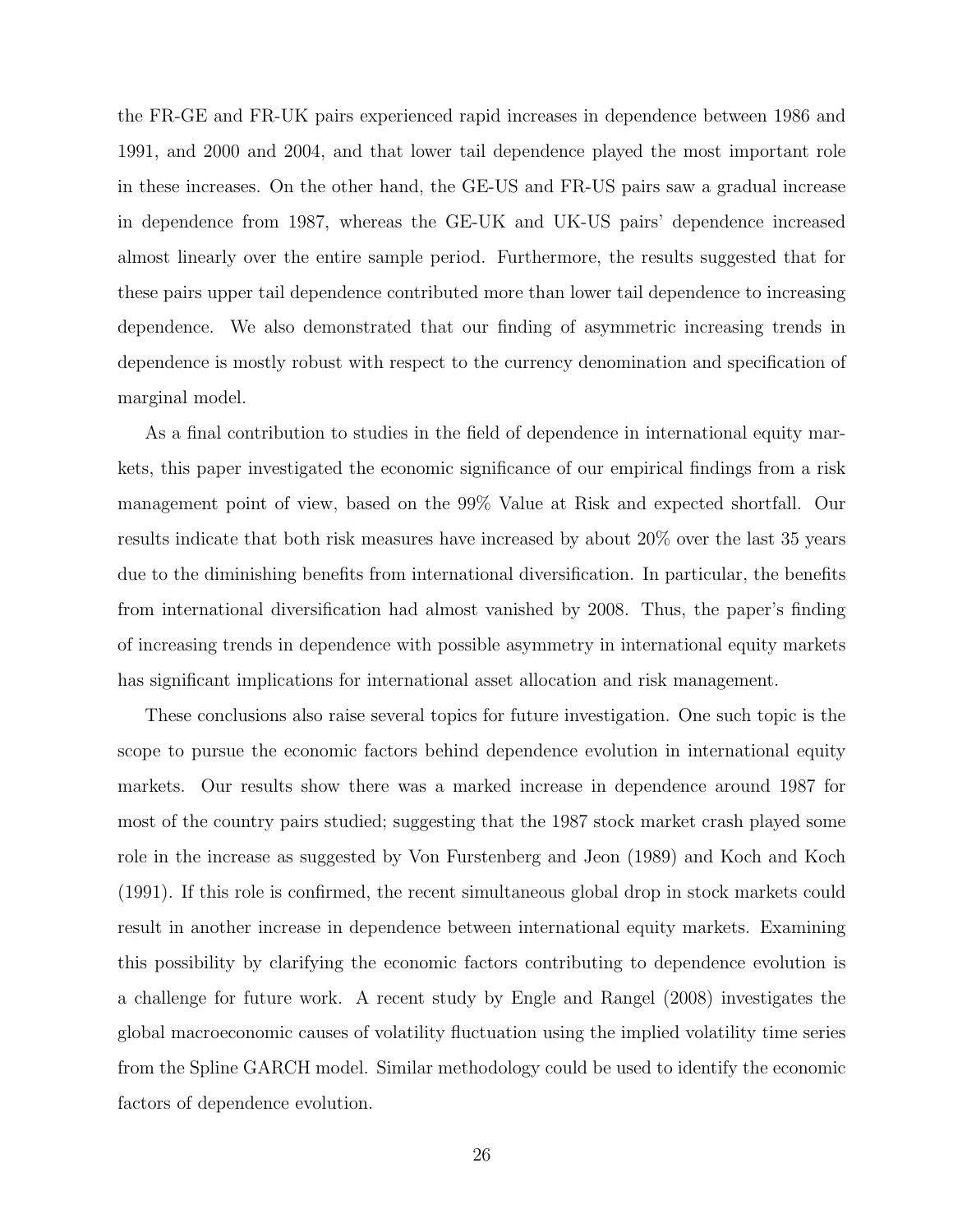Another topic for future studies would relate to the development of a multi-dimensional framework to investigate dependence evolution in international markets. This paper employed the pairwise analysis as used by Longin and Solnik (2001) and Okimoto (2008), which is satisfactory for initial investigation. However, to analyze the dynamics of dependence more precisely, a multi-dimensional model would be more desirable. There are at least two problems associated with the multivariate extension. The first problem is that the number of parameters increases quickly as the number of variables increases. For instance, the four-variate three-regime NC model has 42 parameters to be estimated. In other words, we have to maximize the log-likelihood function with respect to 42 parameters, which is not an easy task. One possibility to mitigate this problem is to develop a MCMC algorithm for the multiple-regime STCG model. Another problem is that no flexible multivariate non-elliptical copula is available. As we confirmed, accommodating asymmetric dependence could be important for analyzing dependence evolution in international equity markets. To the best of our knowledge, however, it is difficult to construct a multi-variate non-elliptical copula with sufficient flexibility. Solving these problems and examining long-run trends in dependence across several countries including the emerging markets would be a fruitful endeavor.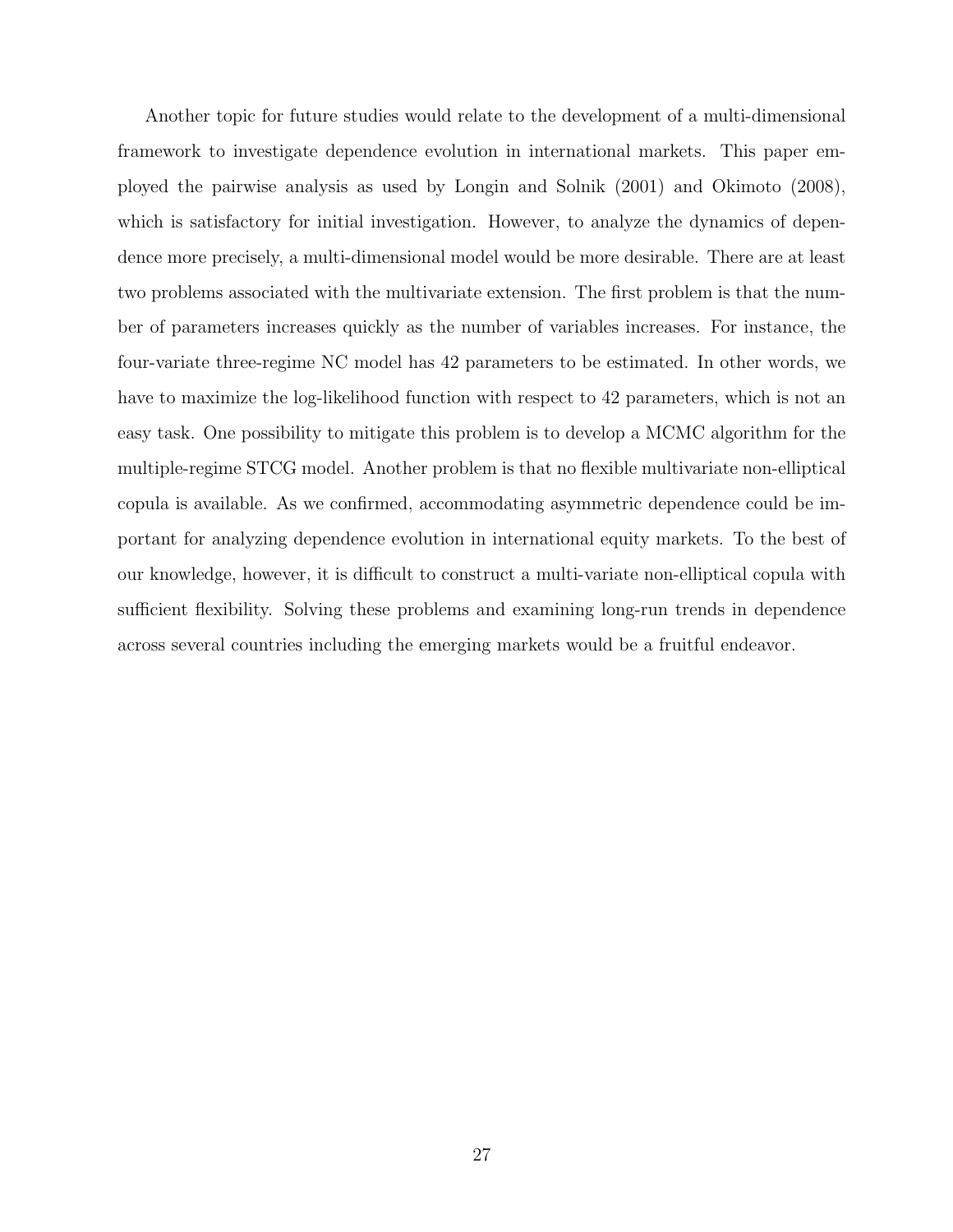### References

- [1] Bekaert, G., R. J. Hodrick, and X. Zhang. 2009. International Stock Return Comovements, Journal of Finance 64(6): 2591-2626.
- [2] Berben, R.-P., and W. J. Jansen. 2005. Comovement in International Equity Markets: A Sectoral View, Journal of International Money and Finance 24: 832-857.
- [3] Boyer, B. H., M. S. Gibson, and M. Loretan. 1999. "Pitfalls in Tests for Changes in Correlations." International Finance Discussion Papers no. 597.
- [4] Embrechts, P., F. Lindskog, and A. McNeil. 2003. Modelling Dependence with Copulas and Applications to Risk Management, in S. Rachev (eds.), Handbook of Heavy Tailed Distributions in Finance. North Holland; Elsevier, 329-384.
- [5] Embrechts, P., A. McNeil, and D. Straumann. 2002. Correlation and Dependence Properties in Risk Management: Properties and Pitfalls, in M. Dempster (eds.), Risk Management: Value at Risk and Beyond. Cambridge, UK: Cambridge University Press, 176-223.
- [6] Engle, R. F., and J. G. Rangel. 2008. The Spline-GARCH Model for Low-Frequency Volatility and Its Global Macroeconomic Causes. Review of Financial Studies, 21(3): 1187-1222.
- [7] Guidolin, M., and A. Timmermann. 2006. Term Structure of Risk under Alternative Econometric Specifications. Journal of Econometrics 131, 285-308.
- [8] Joe, Harry, 1997. Multivariate Models and Dependence Concepts. New York, USA: Chapman & Hall.
- [9] King, M., E. Sentana, and S. Wadhwani. 1994. Volatility and Links between National Stock Markets. Econometrica 62: 901-933.
- [10] Koch, P. D., and T. W. Koch. 1991. Evolution in Dynamic Linkages Across National Stock Indexes. Journal of International Money and Finance 10: 231-251.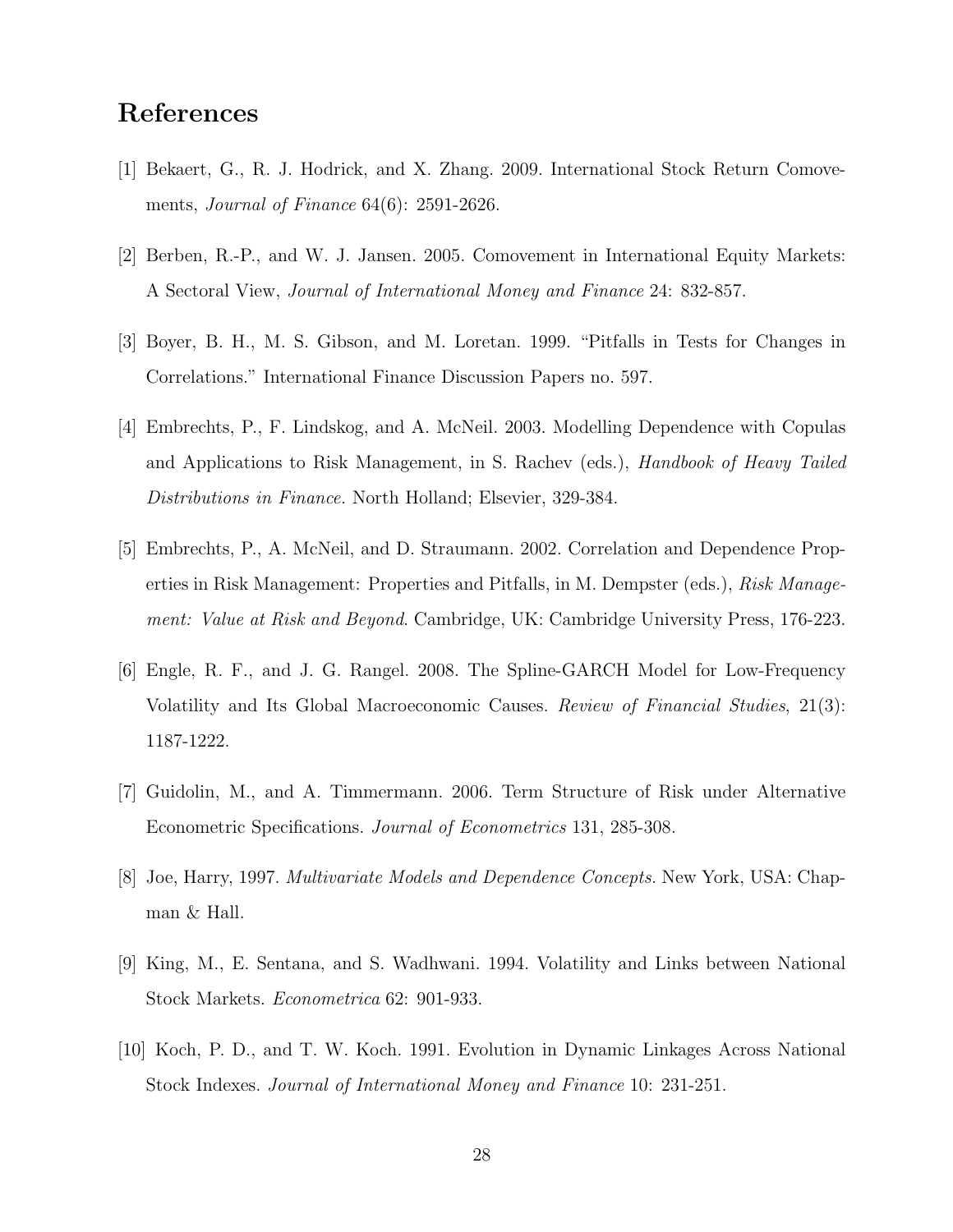- [11] Kose, M. A., E. Prasad, K. Rogoff, and S.-J. Wei. 2009. Financial Globalization: A Reappraisal. IMF Staff Papers 56: 8-62.
- [12] Kumar, M. S., and T. Okimoto. 2011. Dynamics of International Integration of Government Securities' Markets. Journal of Banking and Finance 35: 142-154.
- [13] Lane, P. R., and G. M. Milesi-Ferretti. 2007. The External Wealth of Nations Mark II: Revised and Extended Estimates of Foreign Assets and Liabilities, 1970-2004. Journal of International Economics 73: 223-250.
- [14] Lin, C.-F. J., and T. Teräsvirta. 1994. Testing the Constancy of Regression Parameters Against Continuous Structural Change. Journal of Econometrics 62: 211-228.
- [15] Longin, F., and B. Solnik. 1995. Is the Correlation in International Equity Returns Constant: 1960-1990? Journal of International Money and Finance 14: 3-26.
- [16] Nelsen, R. B. 2006. An Introduction to Copulas, 2nd ed. Lecture Notes in Statistics, New York, USA: Springer, Verlag.
- [17] Okimoto, T. 2008. New Evidence of Asymmetric Dependence Structures in International Equity Markets. Journal of Financial and Quantitative Analysis 43(3): 787-816.
- [18] Patton, A. 2006a. Modelling Asymmetric Exchange Rate Dependence. International Economic Review 47(2): 527-556.
- [19] Patton, A. 2006b. Estimation of Multivariate Models for Time Series of Possibly Different Lengths. Journal of Applied Econometrics 21(2): 147-173.
- [20] Scarsini, M. 1984. On Measures of Concordance. Stochastica 8: 201-218.
- [21] Sklar, A. 1959. Fonctions de Répartition à *n* Dimensions et Leurs Marges. *Publications* de l'Institut de Statistique de l'Université de Paris 8: 229-231.
- [22] Teräsvirta, T. 1994. Specification, Estimation, and Evaluation of Smooth Transition Autoregressive Models. Journal of the American Statistical Association 89: 208-218.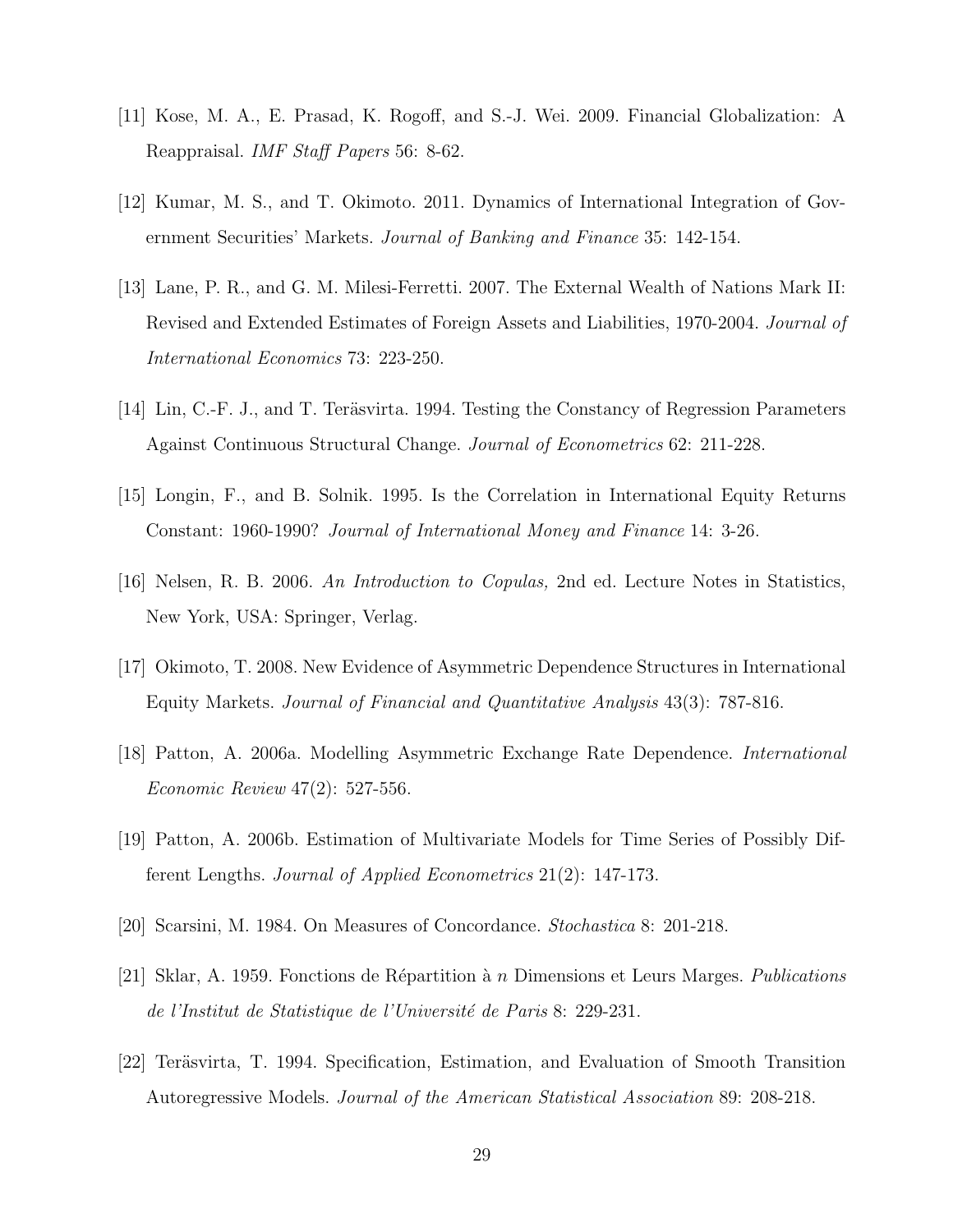[23] Von Furstenberg, G. M., and B. N. Jeon. 1989. International Stock Prices Movements: Links and Messages. Brookings Papers on Economic Activity 1: 125-179.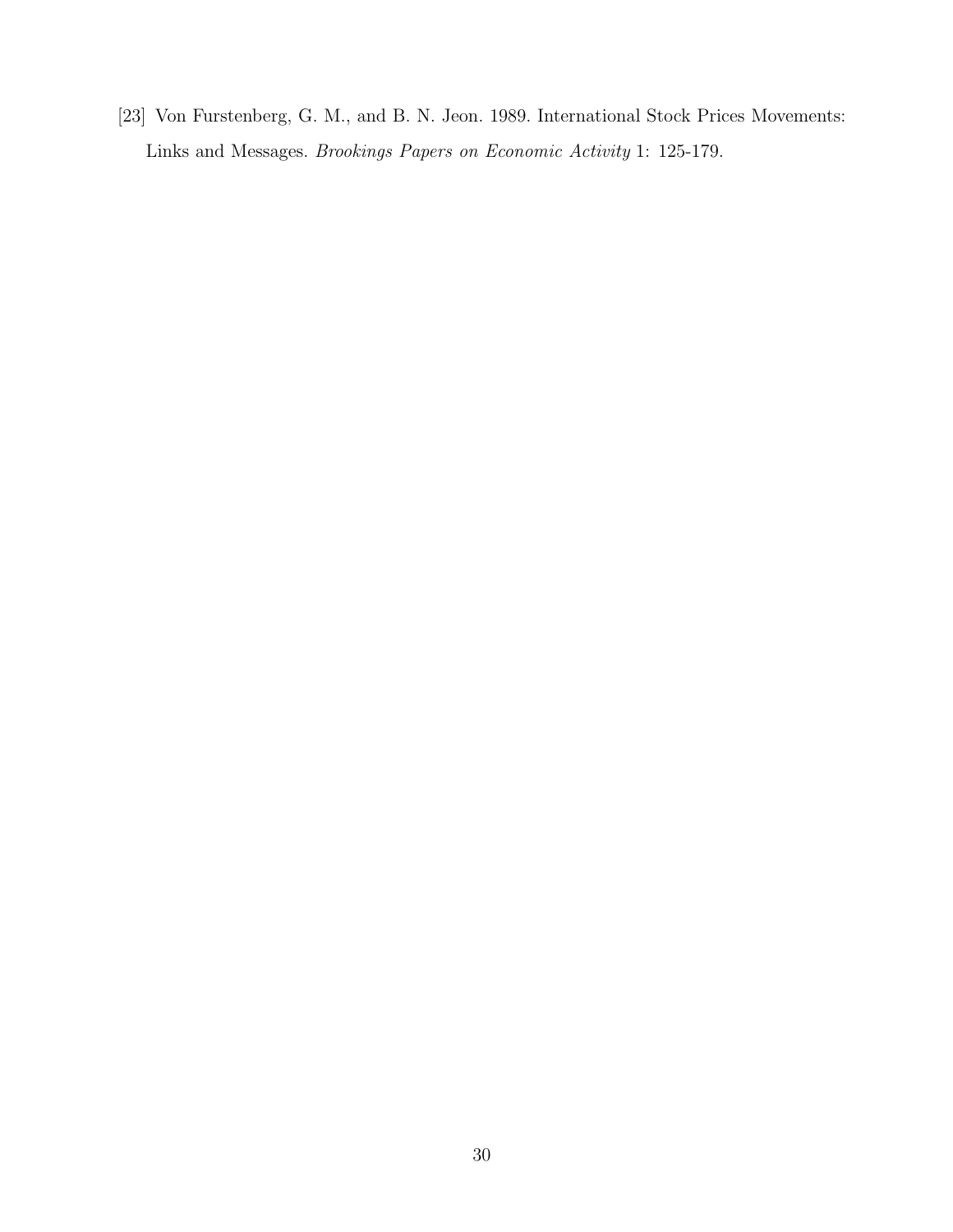|              | Sample period |           |           |           |           |  |
|--------------|---------------|-----------|-----------|-----------|-----------|--|
| Pair         | 1973-1979     | 1980-1986 | 1987-1993 | 1994-2000 | 2001-2008 |  |
| FR-GE        | 0.351         | 0.424     | 0.726     | 0.752     | 0.929     |  |
| FR-UK        | 0.354         | 0.403     | 0.564     | 0.653     | 0.878     |  |
| FR-US        | 0.270         | 0.252     | 0.465     | 0.501     | 0.736     |  |
| <b>GE-UK</b> | 0.165         | 0.431     | 0.523     | 0.636     | 0.726     |  |
| <b>GE-US</b> | 0.103         | 0.307     | 0.393     | 0.522     | 0.830     |  |
| UK-US        | 0.290         | 0.404     | 0.466     | 0.584     | 0.705     |  |

### Table 1: Correlations for five subsamples

Note: The table reports the sampe correlation coefficients between stock returns in US dollars across G4 countries for five subsamples.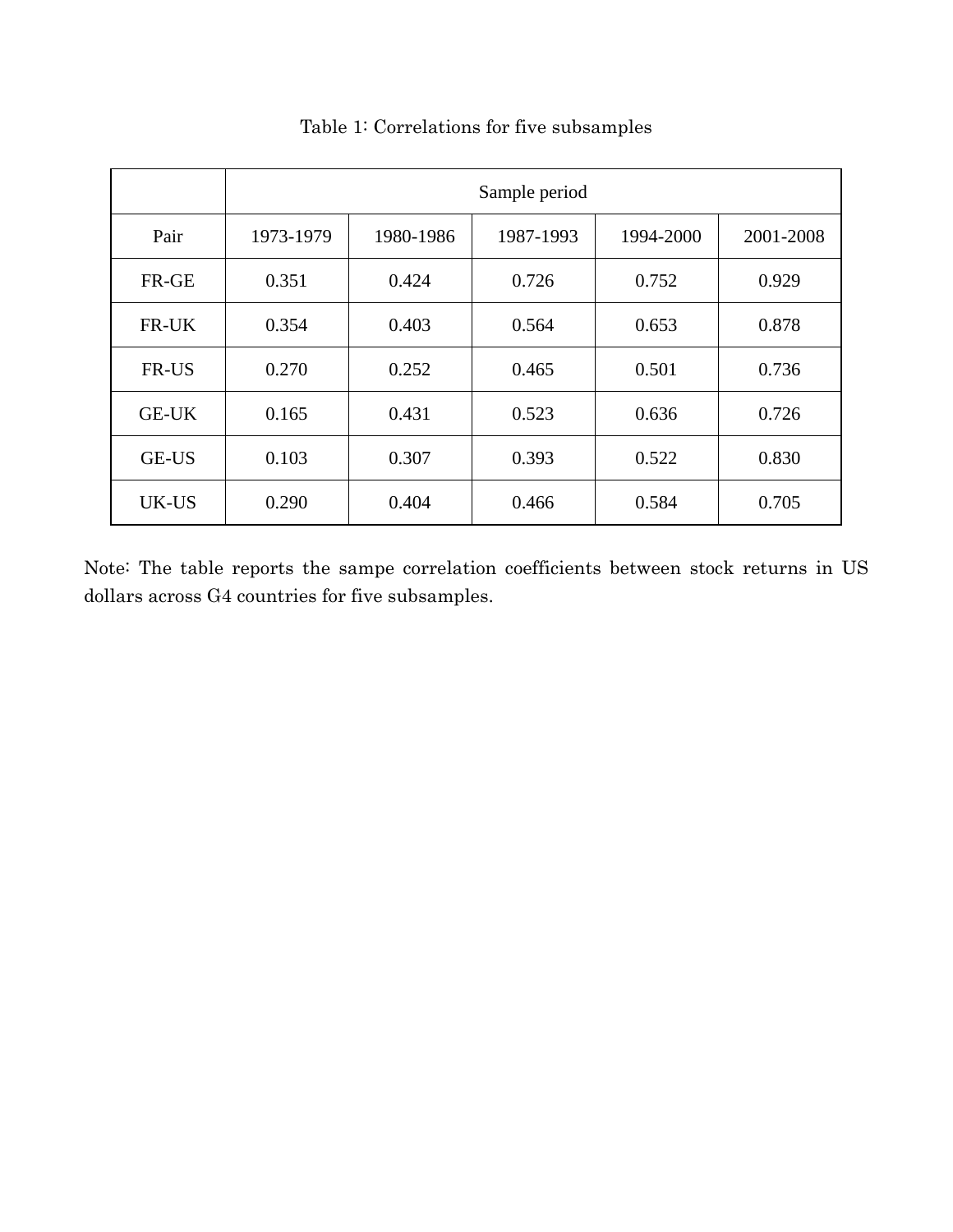| Model                |             | FR-GE     | FR-UK     | FR-US     | <b>GE-UK</b> | <b>GE-US</b> | UK-US     |
|----------------------|-------------|-----------|-----------|-----------|--------------|--------------|-----------|
| <b>MVN</b>           | <b>AIC</b>  | 15941.36  | 16631.721 | 16379.42  | 16288.18     | 15906.05     | 15992.72  |
|                      | <b>Best</b> | 3 regimes | 3 regimes | 3 regimes | 2 regimes    | 3 regimes    | 2 regimes |
| Normal<br>copula     | <b>AIC</b>  | 15853.97  | 16515.695 | 16285.6   | 16182.55     | 15803.85     | 15917.18  |
|                      | <b>Best</b> | 4 regimes | 4 regimes | 3 regimes | 2 regimes    | 3 regimes    | 2 regimes |
| <b>SHR</b><br>copula | <b>AIC</b>  | 15848.03  | 16509.544 | 16287.72  | 16157.09     | 15798.46     | 15909.7   |
|                      | <b>Best</b> | 3 regimes | 3 regimes | 2 regimes | 2 regimes    | 2 regimes    | 2 regimes |
| <b>SJC</b><br>copula | <b>AIC</b>  | 15888.46  | 16544.701 | 16296.77  | 16187.24     | 15825.36     | 15922.85  |
|                      | <b>Best</b> | 4 regimes | 3 regimes | 3 regimes | 3 regimes    | 2 regimes    | 2 regimes |

Table 2: Result of model comparison

Note: The table reports the best fitted model based on the AIC and its AIC value for each STCG model and each country pair. The best fitted model among entire models is indicated by bold face.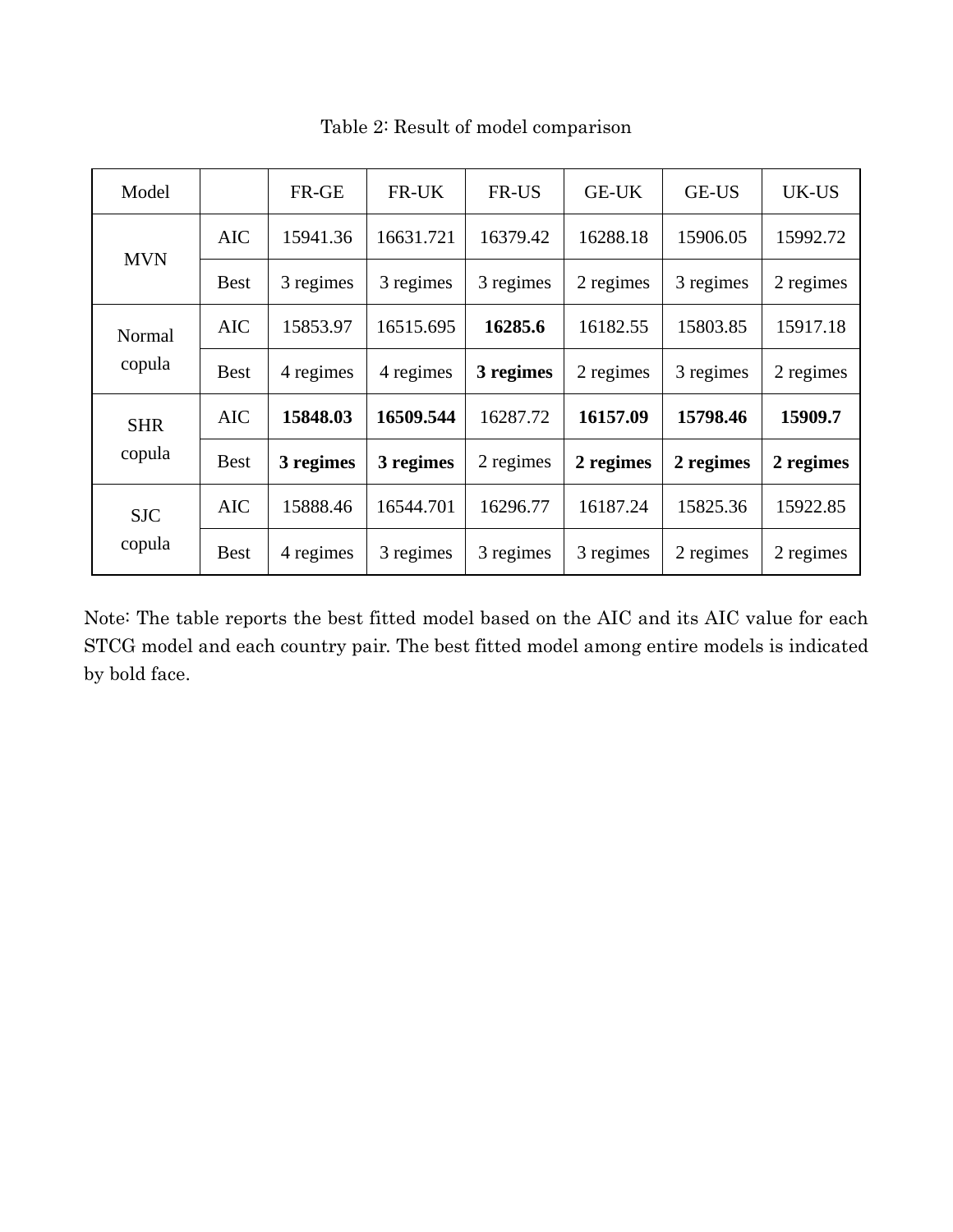|              |                                                       | $\delta_i^{\text{\tiny (1)}}$ | $\delta_i^{(2)}$ | $\delta_i^{(3)}$ | p -value for $\delta_i^{(1)} = \delta_i^{(2)}$ or<br>$\delta_i^{(1)} = \delta_i^{(3)}$ |
|--------------|-------------------------------------------------------|-------------------------------|------------------|------------------|----------------------------------------------------------------------------------------|
| FR-GE        | upper-tail parameter                                  | 1.052                         | 2.367            | 5.299            | 0.000                                                                                  |
|              | lower-tail parameter                                  | 0.920                         | 1.467            | 6.559            | 0.000                                                                                  |
|              | p -value for $\delta_1^{(j)} = \delta_2^{(j)}$        | 0.662                         | 0.010            | 0.276            |                                                                                        |
| FR-UK        | upper-tail parameter                                  | 1.320                         | 2.021            | 4.427            | 0.000                                                                                  |
|              | lower-tail parameter                                  | 0.635                         | 1.644            | 3.788            | 0.000                                                                                  |
|              | <i>p</i> -value for $\delta_1^{(j)} = \delta_2^{(j)}$ | 0.001                         | 0.488            | 0.624            |                                                                                        |
| FR-US        | upper-tail parameter                                  | 0.626                         | 2.765            |                  | 0.001                                                                                  |
|              | lower-tail parameter                                  | 0.912                         | 2.371            |                  | 0.015                                                                                  |
|              | p -value for $\delta_1^{(j)} = \delta_2^{(j)}$        | 0.202                         | 0.661            |                  |                                                                                        |
| <b>GE-UK</b> | upper-tail parameter                                  | 0.340                         | 8.055            |                  | 0.000                                                                                  |
|              | lower-tail parameter                                  | 0.420                         | 3.640            |                  | 0.000                                                                                  |
|              | p -value for $\delta_1^{(j)} = \delta_2^{(j)}$        | 0.713                         | 0.000            |                  |                                                                                        |
| <b>GE-US</b> | upper-tail parameter                                  | 0.000                         | 3.393            |                  | 0.000                                                                                  |
|              | lower-tail parameter                                  | 0.906                         | 1.706            |                  | 0.000                                                                                  |
|              | <i>p</i> -value for $\delta_1^{(j)} = \delta_2^{(j)}$ | 0.000                         | 0.000            |                  |                                                                                        |
| UK-US        | upper-tail parameter                                  | 0.506                         | 2.674            |                  | 0.000                                                                                  |
|              | lower-tail parameter                                  | 0.803                         | 2.430            |                  | 0.000                                                                                  |
|              | p -value for $\delta_1^{(j)} = \delta_2^{(j)}$        | 0.007                         | 0.493            |                  |                                                                                        |

Table 3: Results of hypothesis testing (US dollars)

Note: The table reports the estimates of the SHR copula parameters for each regime and the *p* -values of the two hypothesis tests. The first test is about equivalence of the upper and lower tail copula parameters between the first and last regimes. The second test is about equivalence between the upper and lower tail copula parameters across each regime. The results are based on international stock returns in US dollars.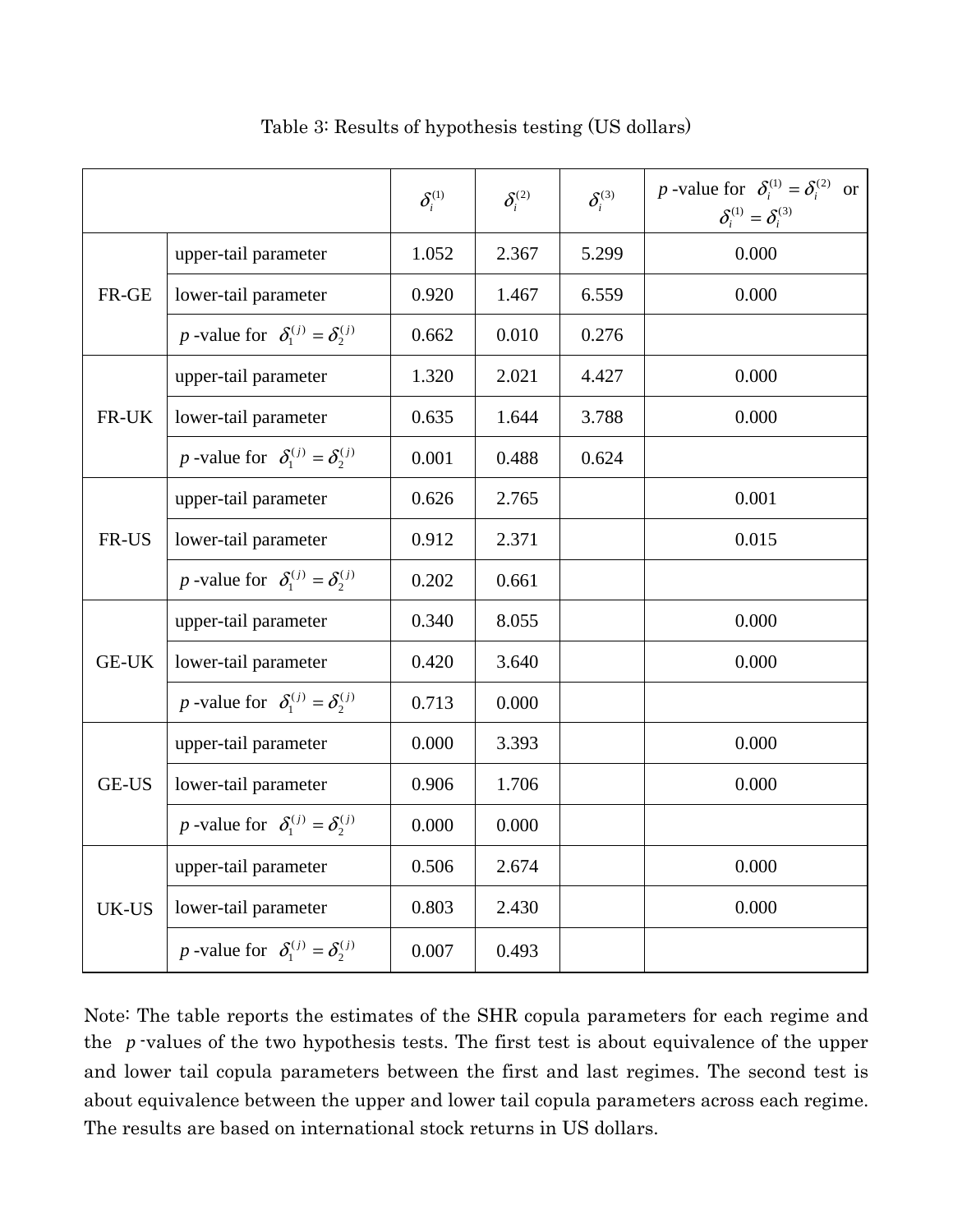|              |                                                       | $\delta_i^{\textrm{\tiny (1)}}$ | $\delta_i^{(2)}$ | $\delta_i^{(3)}$ | p -value for $\delta_i^{(1)} = \delta_i^{(2)}$ or<br>$\delta_i^{(1)} = \delta_i^{(3)}$ |
|--------------|-------------------------------------------------------|---------------------------------|------------------|------------------|----------------------------------------------------------------------------------------|
| FR-GE        | upper-tail parameter                                  | 0.000                           | 1.928            | 4.633            | 0.000                                                                                  |
|              | lower-tail parameter                                  | 0.945                           | 1.375            | 4.384            | 0.000                                                                                  |
|              | <i>p</i> -value for $\delta_1^{(j)} = \delta_2^{(j)}$ | 0.000                           | 0.048            | 0.849            |                                                                                        |
| FR-UK        | upper-tail parameter                                  | 0.865                           | 2.105            | 3.990            | 0.000                                                                                  |
|              | lower-tail parameter                                  | 0.692                           | 1.480            | 3.612            | 0.000                                                                                  |
|              | <i>p</i> -value for $\delta_1^{(j)} = \delta_2^{(j)}$ | 0.487                           | 0.084            | 0.695            |                                                                                        |
| FR-US        | upper-tail parameter                                  | 0.537                           | 3.031            |                  | 0.018                                                                                  |
|              | lower-tail parameter                                  | 0.924                           | 2.925            |                  | 0.013                                                                                  |
|              | <i>p</i> -value for $\delta_1^{(j)} = \delta_2^{(j)}$ | 0.087                           | 0.859            |                  |                                                                                        |
| <b>GE-UK</b> | upper-tail parameter                                  | 0.000                           | 5.450            |                  | 0.000                                                                                  |
|              | lower-tail parameter                                  | 0.615                           | 2.809            |                  | 0.000                                                                                  |
|              | <i>p</i> -value for $\delta_1^{(j)} = \delta_2^{(j)}$ | 0.000                           | 0.000            |                  |                                                                                        |
| <b>GE-US</b> | upper-tail parameter                                  | 0.000                           | 2.727            |                  | 0.017                                                                                  |
|              | lower-tail parameter                                  | 0.885                           | 1.802            |                  | 0.000                                                                                  |
|              | <i>p</i> -value for $\delta_1^{(j)} = \delta_2^{(j)}$ | 0.000                           | 0.000            |                  |                                                                                        |
| UK-US        | upper-tail parameter                                  | 0.389                           | 2.613            |                  | 0.003                                                                                  |
|              | lower-tail parameter                                  | 0.491                           | 2.212            |                  | 0.000                                                                                  |
|              | p -value for $\delta_1^{(j)} = \delta_2^{(j)}$        | 0.509                           | 0.396            |                  | 0.000                                                                                  |

Table 4: Results of hypothesis testing (local currency)

Note: The table reports the estimates of the SHR copula parameters for each regime and the *p* -values of the two hypothesis tests. The first test is about equivalence of the upper and lower tail copula parameters between the first and last regimes. The second test is about equivalence between the upper and lower tail copula parameters across each regime. The results are based on international stock returns in local currency.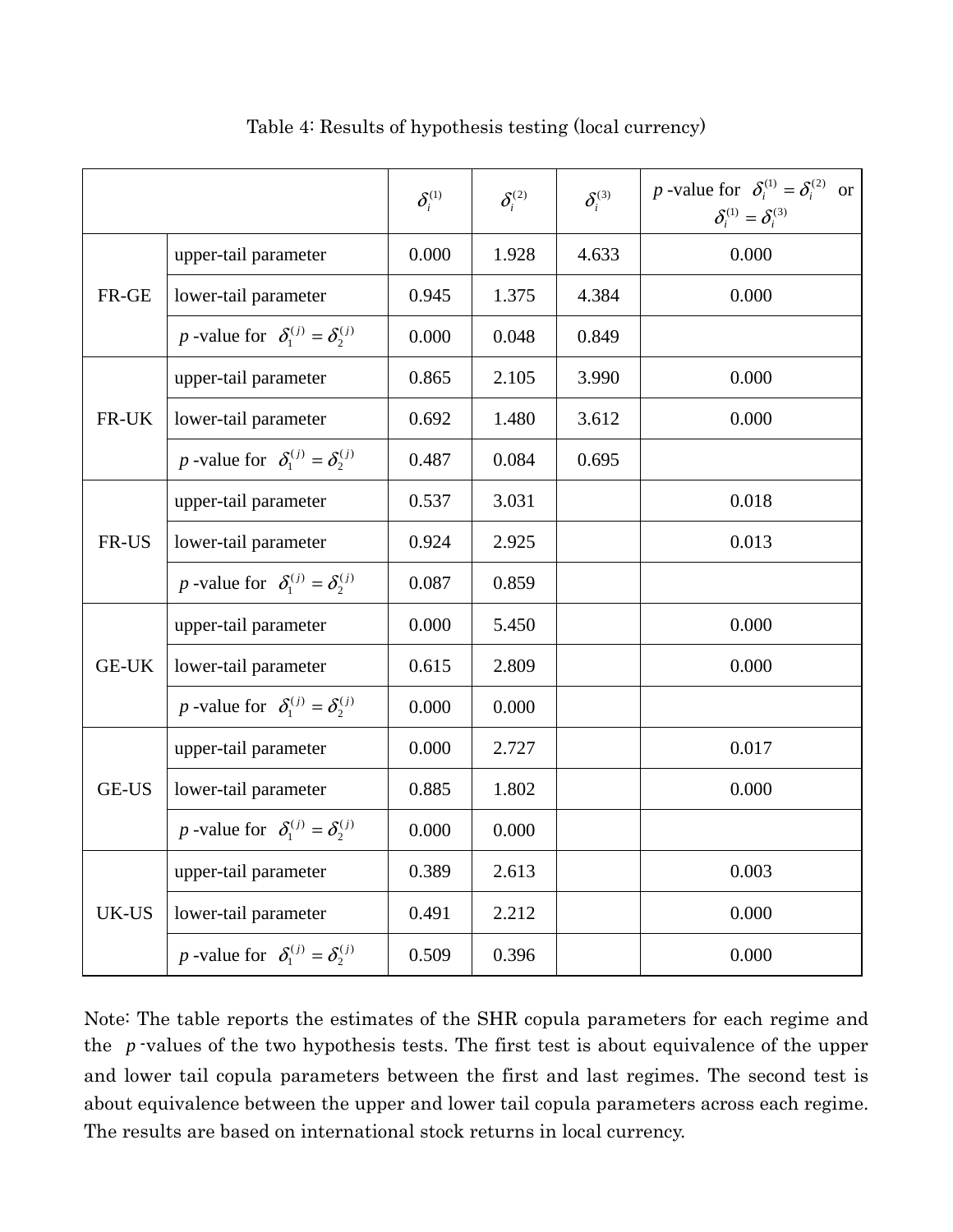

Figure 1: Dynamics of three dependence measures (US dollars)

Note: The figure plots the time series of three dependence measures (Spearman's rho, upper and lower dependences) between each country pair's stock returns in US dollars implied by the best smooth-transition SHRC model. The solid line shows the implied spearman's rho. The broken line shows the implied upper tail dependence. The dotted line shows the implied lower dependence.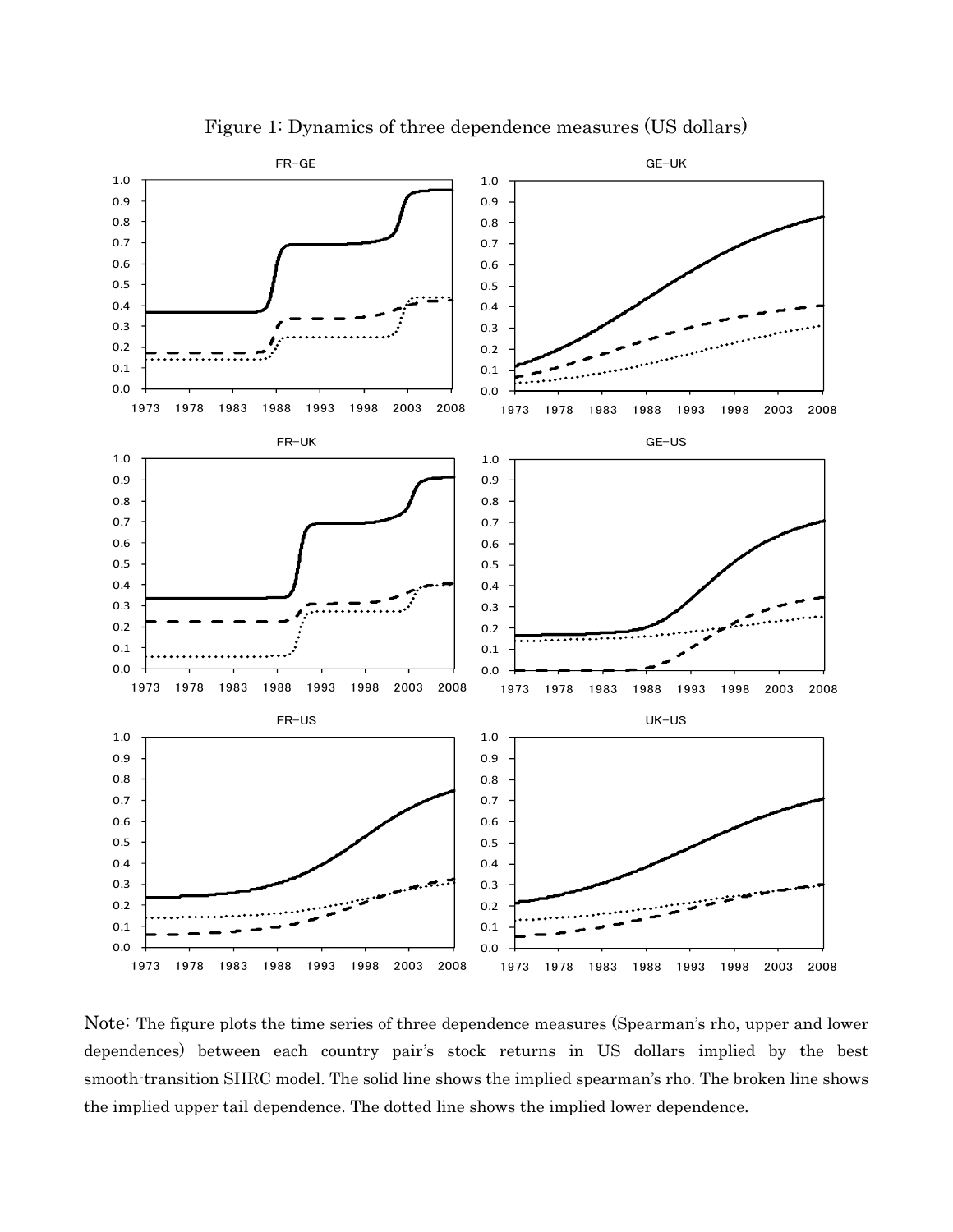

Figure 2: Dynamics of three dependence measures (local currency)

Note: The figure plots the time series of three dependence measures (Spearman's rho, upper and lower dependences) between each country pair's stock returns in local currency implied by the best smooth-transition SHRC model. The solid line shows the implied spearman's rho. The broken line shows the implied upper tail dependence. The dotted line shows the implied lower dependence.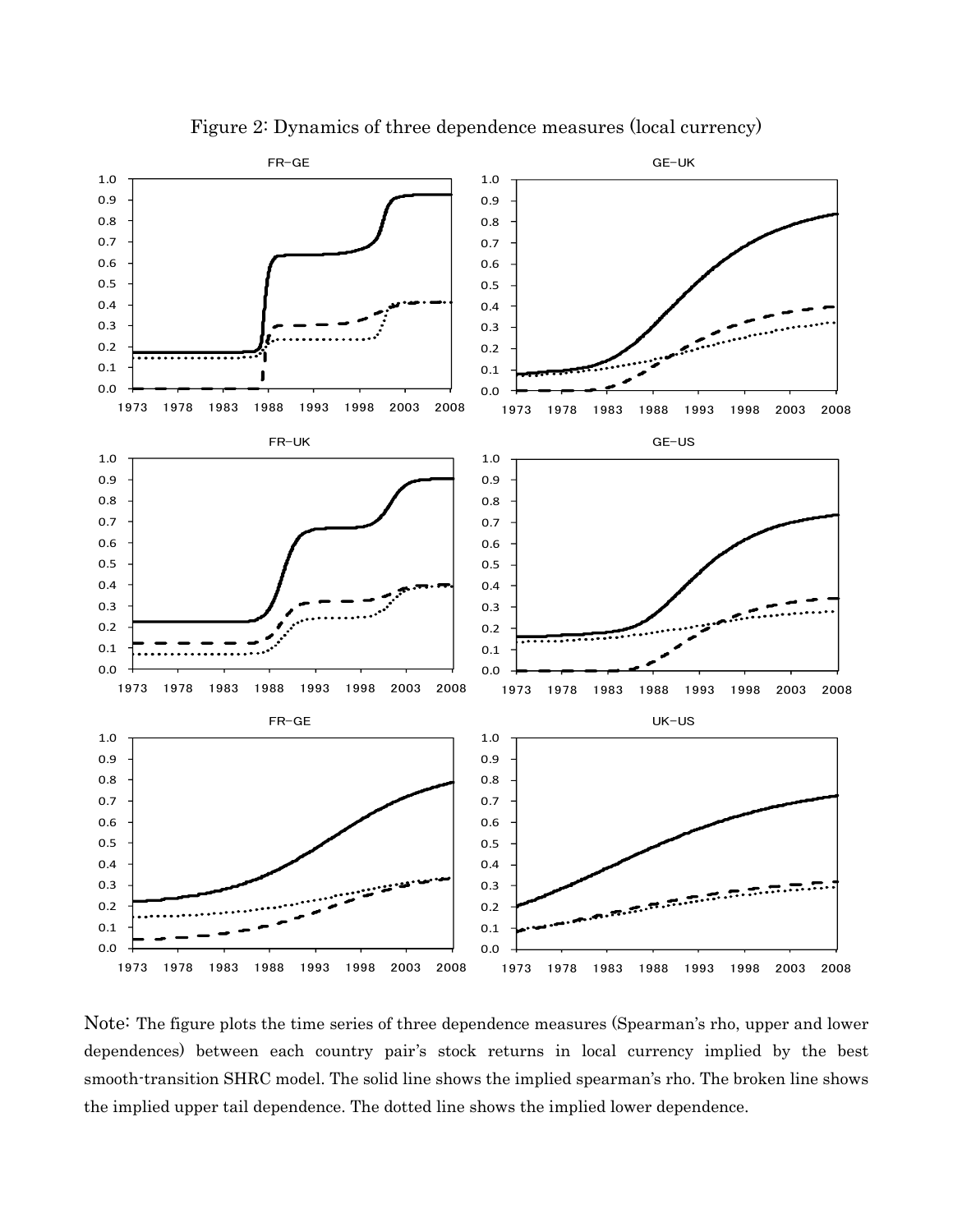

Figure 3: Dynamics of three dependence measures (ST marginal model)

Note: The figure plots the time series of three dependence measures (Spearman's rho, upper and lower dependences) between each country pair's stock returns in US dollars implied by the best smooth-transition SHRC model with the two-state smooth-transition marginal model. The solid line shows the implied spearman's rho. The broken line shows the implied upper tail dependence. The dotted line shows the implied lower dependence.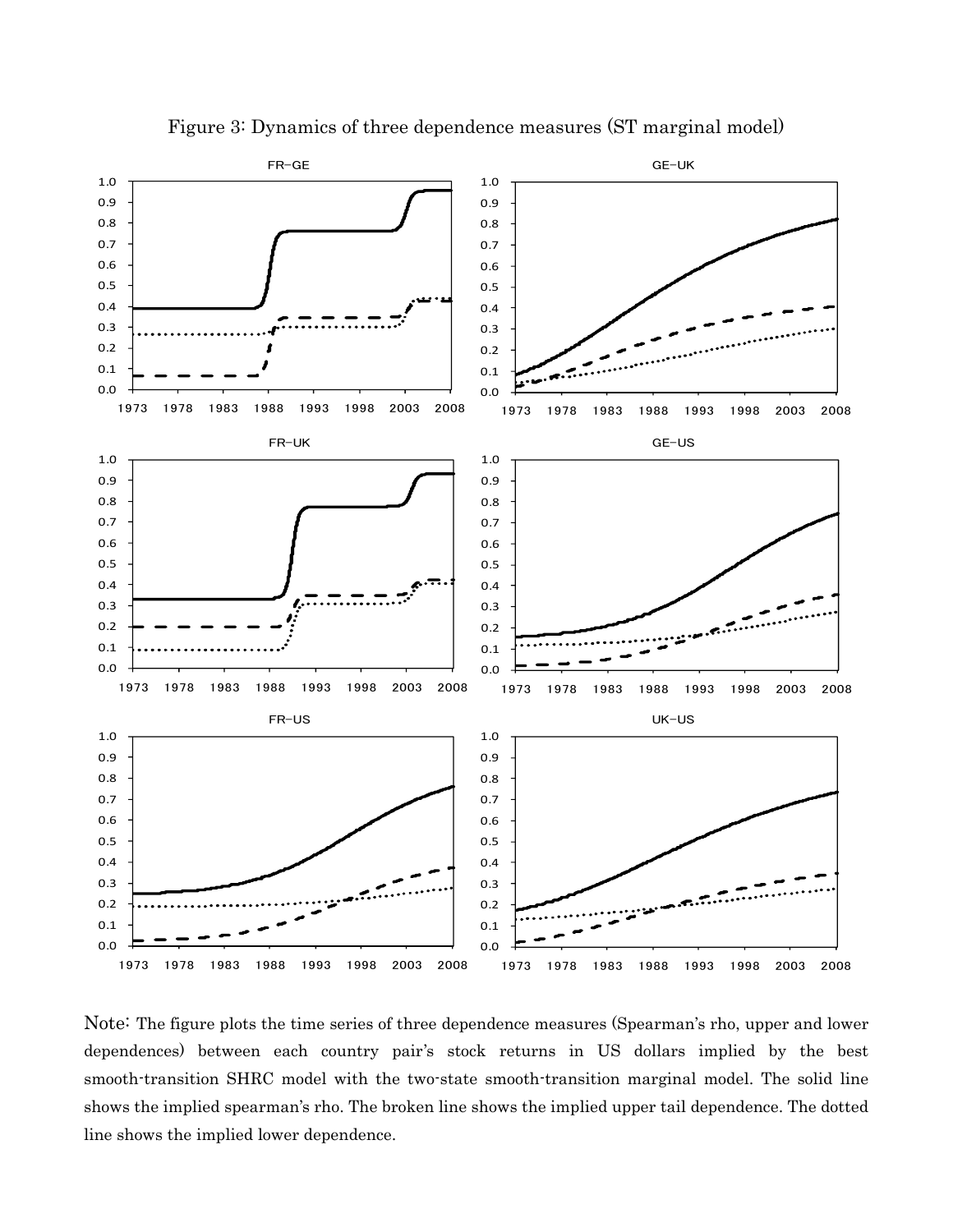

Figure 4: Dynamics of VaR and ES ratios of 99% VaR and ES of every 5 years to those of 1973

Note: The figure plots the VaR and ES ratios of 99% VaR and ES of every 5 years to those of 1973. The calculation is based on the results from the estimated best SHRC model for international stock returns in US dollars. The solid line shows the VaR ratio. The broken line shows the ES ratio.